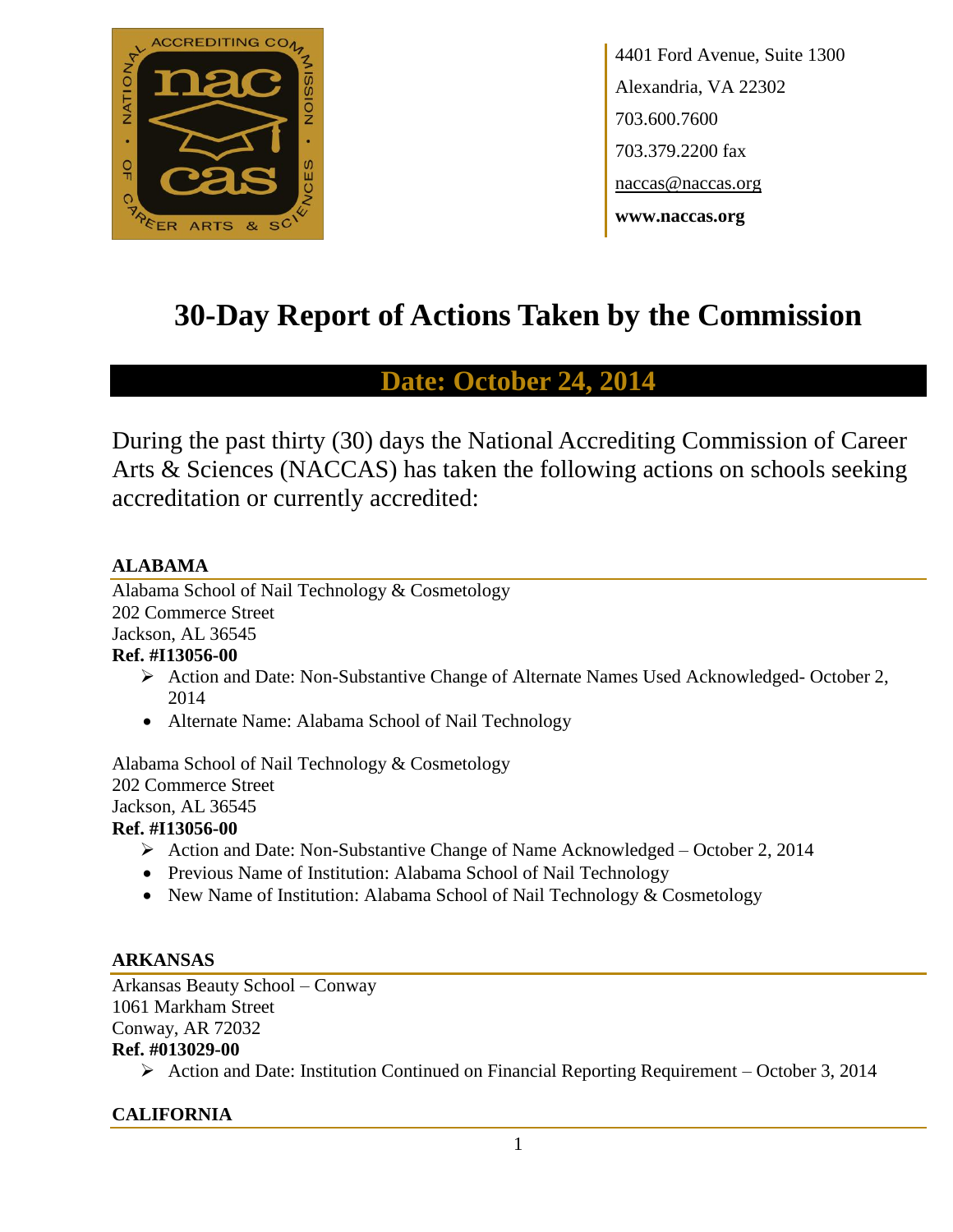CR'U Institute of Cosmetology and Barbering Next Renewal Date: January 2016 11889 Valley View Street Garden Grove, CA 92845

# **Ref. #014203-00**

Action and Date: Renewal of Accreditation and Probation Removed – October 3, 2014

Coleen O'Hara's Beauty Academy 109 West  $4<sup>th</sup>$  Street Santa Ana, CA 92701 **Ref. #014231-00**

- $\triangleright$  Action and Date: Addition of New Program Approved (Met Stipulation) October 2, 2014
- New Program: Barbering 1500 Clock Hours

Coleen O'Hara's Beauty Academy 109 West  $4<sup>th</sup>$  Street Santa Ana, CA 92701 **Ref. #014231-00**

- Action and Date: Addition of New Program Approved (Met Stipulation) October 2, 2014
- New Program: Advanced Esthetics 600 Clock Hours

Coleen O'Hara's Beauty Academy 109 West  $4<sup>th</sup>$  Street Santa Ana, CA 92701 **Ref. #014231-00**

- Action and Date: Addition of New Program Approved (Met Stipulation) October 2, 2014
- New Program: Makeup Artist 600 Clock Hours

Bellus Academy 13266 Poway Road Poway, CA 92064 **Ref. #014240-00**

- Action and Date: Addition of New Program Approved (Met Stipulation) October 7, 2014
- New Program: Barbering 1500 Clock Hours

S.I.C.E Paul Mitchell Partner School 3100 McHenry Avenue Modesto, CA 95350

# **Ref. #014359-00**

- $\triangleright$  Action and Date: Non-Substantive Change of Name Acknowledged with Stipulation October 2, 2014
- Previous Name of Institution: S.I.C.E Paul Mitchell Partner School
- New Name of Institution: Paul Mitchell The School Modesto

Elite Cosmetology School 56300 Twenty-Nine Palms Highway, Suite 113 Yucca Valley, CA 92284 **Ref. #014368-00**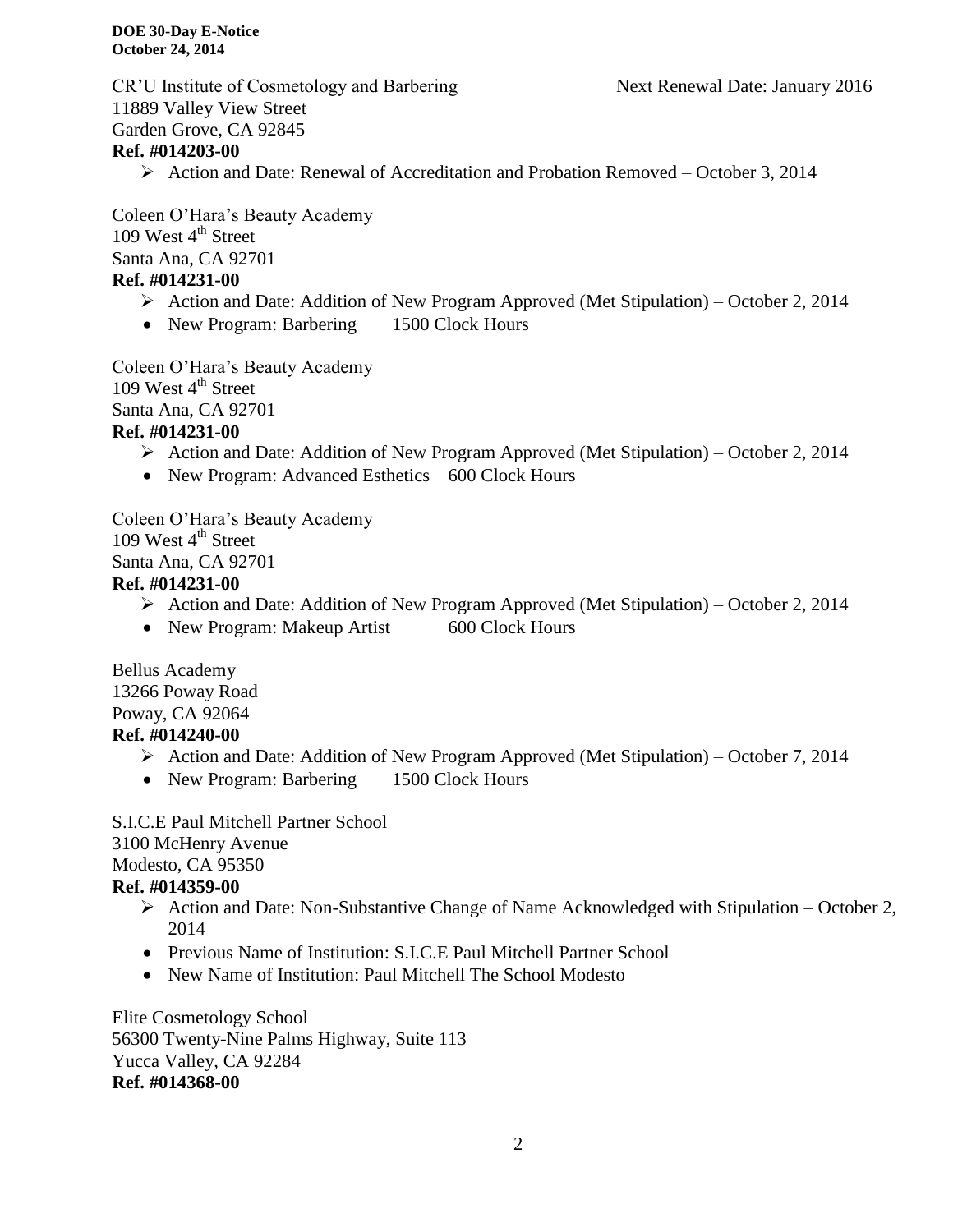$\triangleright$  Action and Date: Non-Substantive Change of Ownership Acknowledged with Stipulation – September 25, 2014

| Previous Ownership: |      |     |
|---------------------|------|-----|
| M.N.R.J.M. Inc.     | 100% |     |
| Armand DiVirgilio   |      | 25% |
| Maurice Divirgilio  |      | 25% |
| Jodi Hussey         |      | 25% |
| Nicole Vitez        |      | 25% |
| New Ownership:      |      |     |
| M.N.R.J.M. Inc.     | 100% |     |
| Maurice Divirgilio  |      | 50% |
| Jodi Hussey         |      | 25% |
| Nicole Vitez        |      | 25% |
|                     |      |     |

Sutter Beauty College 651 North Palora Avenue

#### Yuba City, CA 95991

#### **Ref. #014380-00**

Action and Date: Institution Continued on Financial Reporting Requirement – October 3, 2014

Hinton Barber College Next Renewal Date: September 2020 1800 Springs Road Vallejo, CA 94591

#### **Ref. #014386-00**

- $\triangleright$  Action and Date: Renewal of Accreditation and Addition of New Program Approved October 3, 2014
- New Program: Cosmetology 1600 Clock Hours

# **COLORADO**

New Dimensions Beauty Academy, Inc. 10158 South Parker Road, Suite A Parker CO 80138

# **Ref. #015051-00**

- Action and Date: Non-Substantive Change of Ownership Acknowledged September 25, 2014
- Previous Ownership:

|           | New Dimensions Beauty Academy, Inc. | 100% |     |
|-----------|-------------------------------------|------|-----|
|           | Mona Pent                           |      | 33% |
|           | <b>Wendy Peters</b>                 |      | 33% |
|           | Dawn MacArthur                      |      | 33% |
| $\bullet$ | New Ownership:                      |      |     |
|           | New Dimensions Beauty Academy, Inc. | 100% |     |
|           | <b>Wendy Peters</b>                 |      | 50% |
|           | Dawn MacArthur                      |      | 50% |
|           |                                     |      |     |

#### **CONNECTICUT**

Ricci's Toni & Guy Hairdressing Academy 99 South Main Street Newtown, CT 06470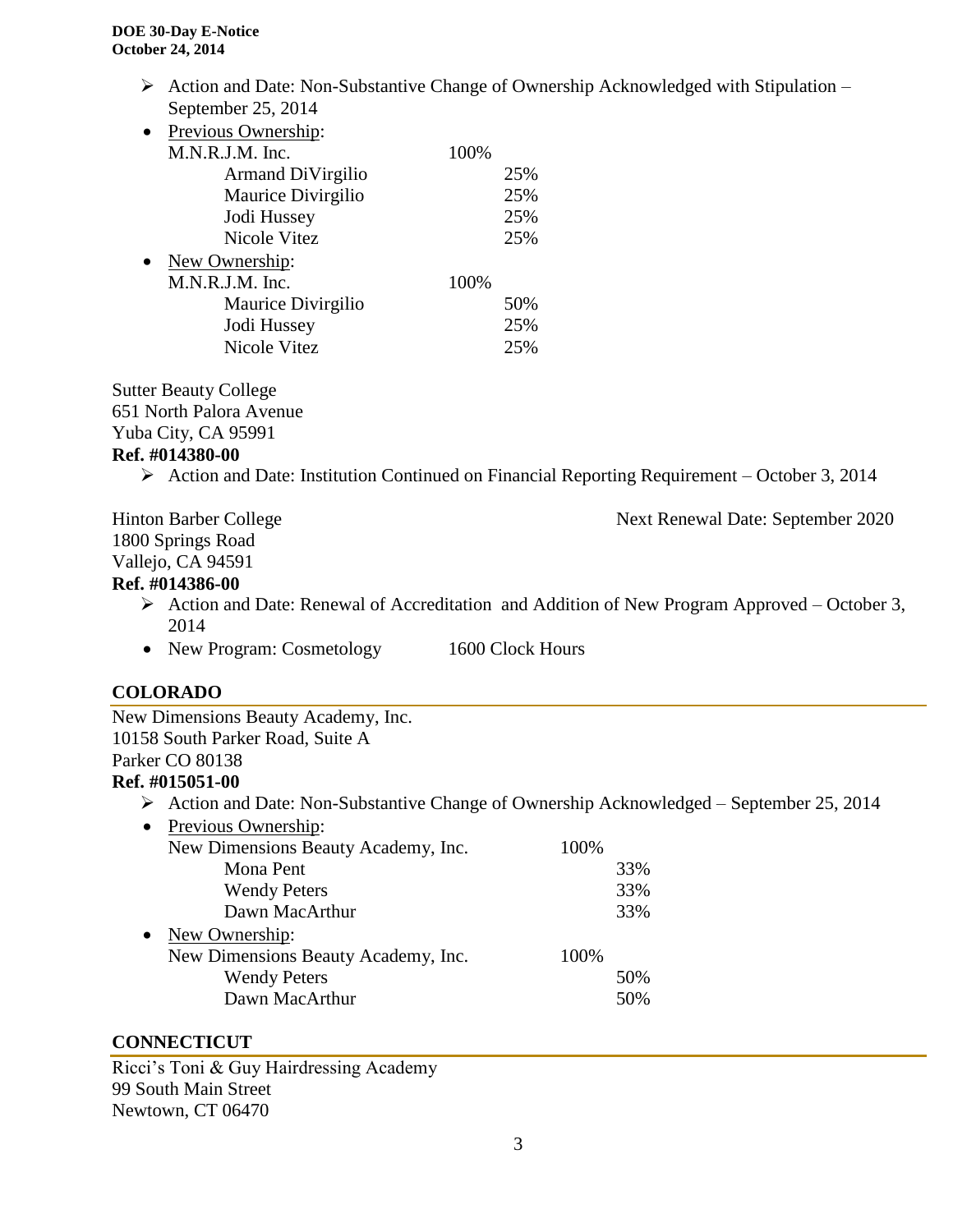#### **Ref. #016045-00**

- $\triangleright$  Action and Date: Change of Name Approved (Met Stipulation) September 25, 2014
- Previous Institution Name: Ricci's Academy of Cosmetology
- New Institution Name: Ricci's Toni & Guy Hairdressing Academy
- New Alternate Names: Toni & Guy Hairdressing Academy
	- Ricci's Academy

# **FLORIDA**

Loraine's Academy, Inc. 1012 58<sup>th</sup> Street North St. Petersburg, FL 33710

# **Ref. #019006-00**

- $\triangleright$  Action and Date: Non-Substantive Change of Name Acknowledged with a Stipulation October 7, 2014
- Previous Name of Institution: Loraine's Academy, Inc.
- New Name of Institution: Loraine's Academy & Spa

La Belle Beauty School 1495 West  $49<sup>th</sup>$  Street Hialeah, FL 33012 **Ref. #019024-00**

> Action and Date: Institution Continued on Monitoring for Accreditation Standards & Criteria (Refunds)

Fashion Focus Hair Academy, Inc. 2184 Gulf Gate Drive Sarasota, FL 34231

# **Ref. #019040-00**

 $\triangleright$  Action and Date: Program Name Change Acknowledged – October 7, 2014

| • Previous Program Name: | Facial/Skin Care         | 260 Clock Hours |
|--------------------------|--------------------------|-----------------|
|                          | Nail Technician          | 240 Clock Hours |
| • New Program Name:      | <b>Facial Specialist</b> | 260 Clock Hours |
|                          | Nail Specialist          | 240 Clock Hours |

GUTI The Premier Beauty and Wellness Academy 4212 Cortez Road West Bradenton, FL 34210 **Ref. #019047-00**

 Action and Date: Institution Removed from Reporting Requirement(Draft Cohort Default Rates) – October 3, 2014

ASM Beauty World Academy, Inc. 6423 Stirling Road Davie, FL 33314 **Ref. #019087-00**

- $\triangleright$  Action and Date: Addition of New Program Approved with Stipulation October 3, 2014
- New Program: Basic Makeup Artistry 300 Clock Hours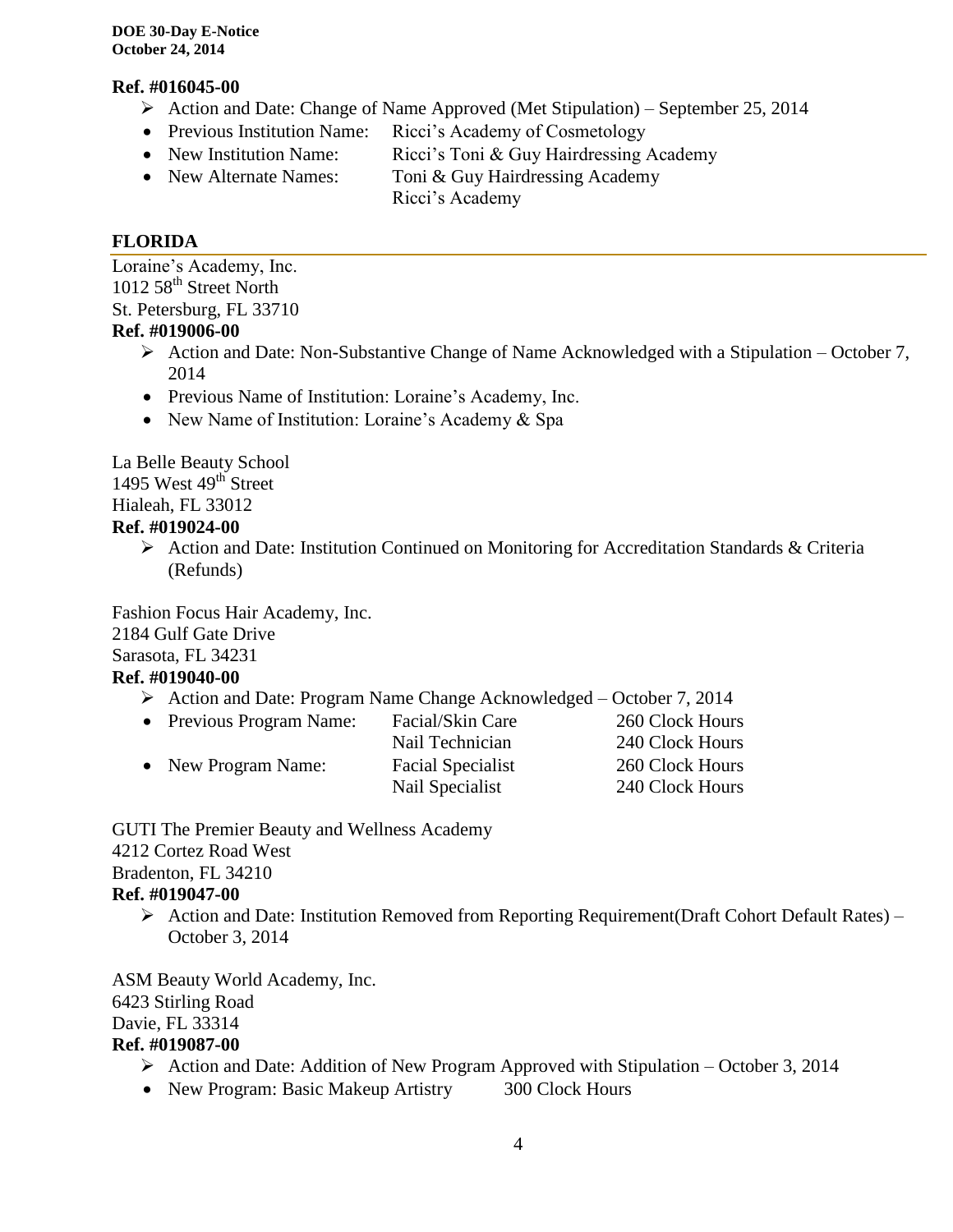**DOE 30-Day E-Notice October 24, 2014**

ASM Beauty World Academy, Inc. 6423 Stirling Road Davie, FL 33314

#### **Ref. #019087-00**

- Action and Date: Addition of New Program Approved with Stipulation October 3, 2014
- New Program: Advanced Makeup Artistry 600 Clock Hours

Mercy's Beauty School 11484 Southwest 186<sup>th</sup> Street Miami, FL 33157

# **Ref. #P19100-02**

- Action and Date: Non-Substantive Addition of New Program Acknowledged October 15, 2014
- New Program: Full Specialist Program 600 Clock Hours

#### **GEORGIA**

Beauty College of America 1171 Main Street Forrest Park, GA 30297 **Ref. #020015-00**

Action and Date: Institution Continued on Financial Reporting Requirement – October 3, 2014

Keune Academy by 124 755 Lawrenceville Suwanee Road, Suite 1300 Lawrenceville, GA 30043 **Ref. #020033-00**

- $\triangleright$  Action and Date: Non-Substantive Change of Name Acknowledged October 2, 2014
- Previous Institution Name: The Process Institute of Cosmetology, LLC
- New Institution Name: Keune Academy by 124

#### **IDAHO**

149 West Main Street Jerome, ID 83338 **Ref. #022035-00**

Academy di Firenze Next Renewal Date: September 2018

 $\triangleright$  Action and Date: Renewal of Accreditation – October 3, 2014

#### **ILLINOIS**

Tri-County Beauty Academy 219 North State Street Litchfield, IL 62056 **Ref. #023027-00**

> $\triangleright$  Action and Date: Institution Placed on Monitoring (Graduation, Placement, Licensure, and Practical Grading) – September 25, 2014

Capri Beauty College 15815 Rob Roy Drive Oak Forest, IL 60452 **Ref. #023065-00**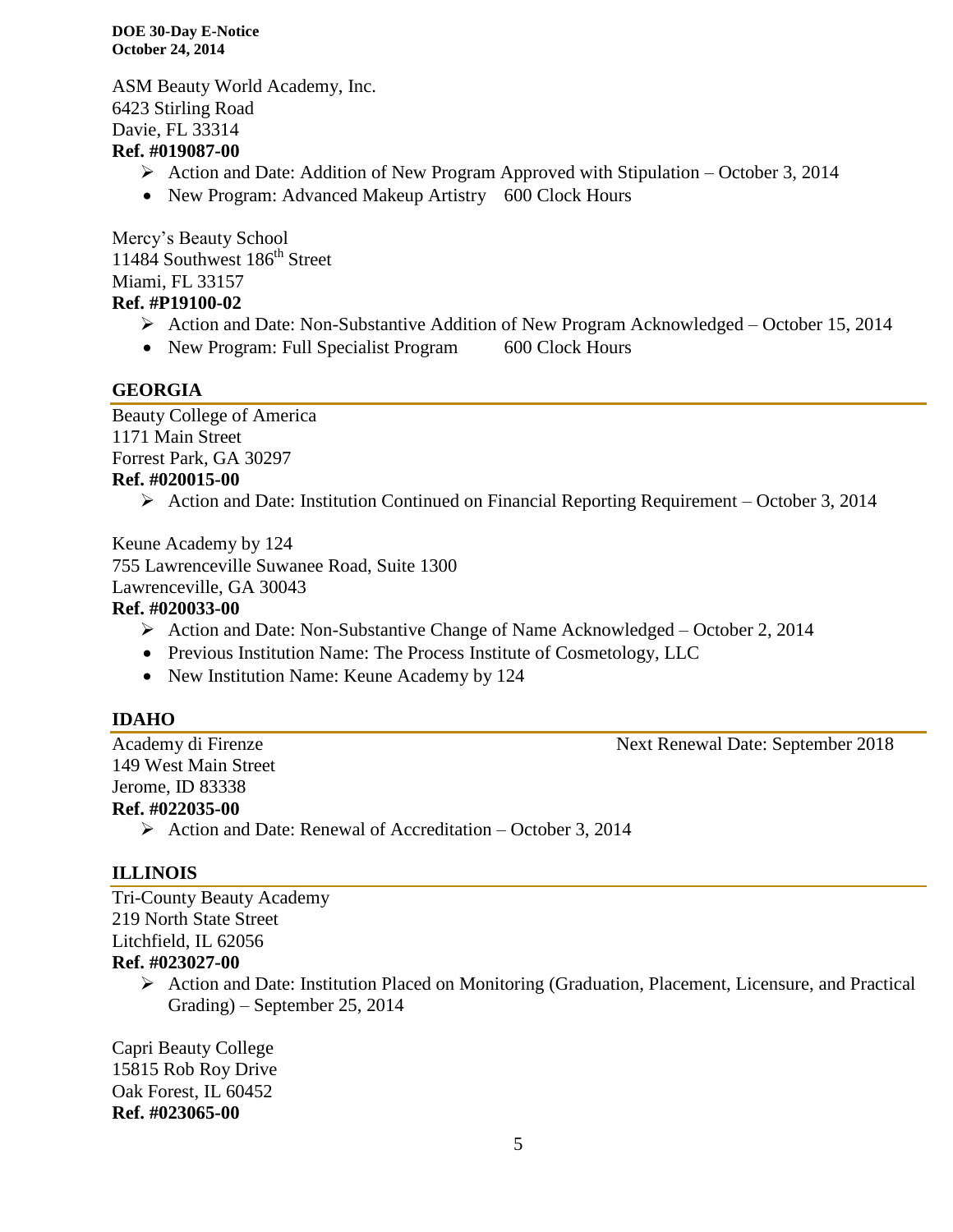Action and date: Non-Substantive Change of Ownership Acknowledged – September 25, 2014

| Previous Ownership:                  |      |     |
|--------------------------------------|------|-----|
| Capri School of Beauty Culture, Inc. | 100% |     |
| Joan C. Seil                         |      | 24% |
| Frederick C. Seil                    |      | 24% |
| Amy Ruff                             |      | 26% |
| <b>Thomas Seil</b>                   |      | 26% |
| New Ownership:                       |      |     |
| Capri school of Beauty Culture, Inc. | 100% |     |
| Amy Ruff                             |      | 50% |
| <b>Thomas Seil</b>                   |      | 50% |

Capri Beauty College 1938 East Lincoln Highway New Lenox, IL 60451

#### **Ref. #B23065-01**

 $\triangleright$  Action and date: Non-Substantive Change of Ownership Acknowledged – September 25, 2014

| $\bullet$ | Previous Ownership:                  |      |     |
|-----------|--------------------------------------|------|-----|
|           | Capri School of Beauty Culture, Inc. | 100% |     |
|           | Joan C. Seil                         |      | 24% |
|           | Frederick C. Seil                    |      | 24% |
|           | Amy Ruff                             |      | 26% |
|           | <b>Thomas Seil</b>                   |      | 26% |
| $\bullet$ | New Ownership:                       |      |     |
|           | Capri school of Beauty Culture, Inc. | 100% |     |
|           | Amy Ruff                             |      | 50% |
|           | <b>Thomas Seil</b>                   |      | 50% |
|           |                                      |      |     |

Canella School of Hair Design Next Renewal Date: May 2020 117 West Chicago Street Elgin, IL 60120

#### **Ref. #023113-00**

 $\triangleright$  Action and Date: Renewal of Accreditation – October 3, 2014

Paul Mitchel The School Bradley 1600 North State Rt. 50 Room 522 Bourbonnais, IL 60914 **Ref. #023152-00**

- Action and Date: Removal of Program Acknowledged October 2, 2014
- Program Removed: Esthetics 750 Clock Hours

Paul Mitchell The School Tinley Park 18454 West Creek Drive Tinley Park, IL 60477 **Ref. #B23152-01**

- $\triangleright$  Action and Date: Address Update Acknowledged October 2, 2014
- Previous Institution Address: 18454 South West Creek Drive, Tinley Park, IL 60477
- New Institution Address: 18454 West Creek Drive, Tinley Park, IL 60477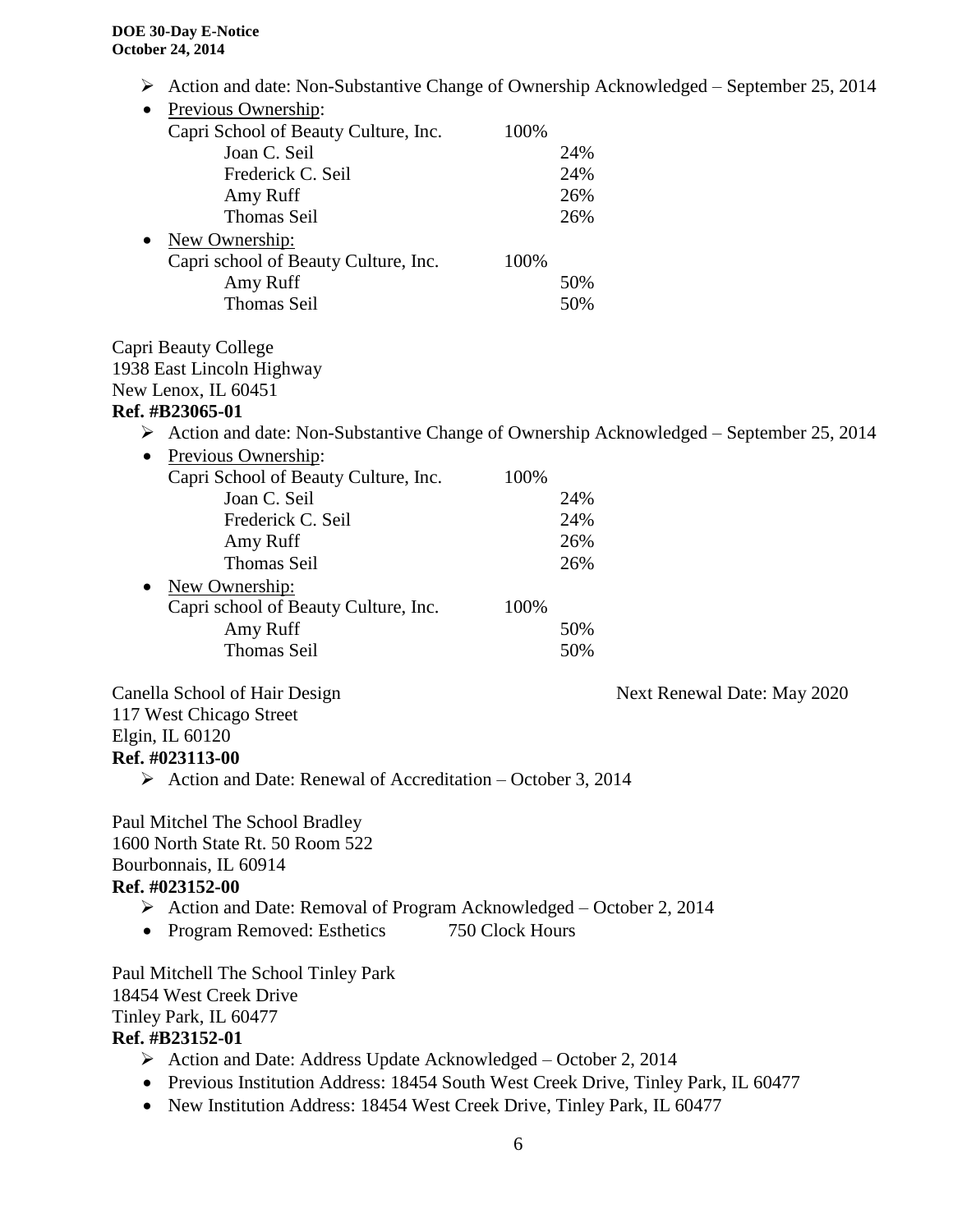Tricoci University of Beauty Culture 6458 North Sheridan Road Chicago, IL 60626 **Ref. #B23166-01**

- Action and Date: Non-Substantive Addition of New Program Acknowledged October 2, 2014
- New Program: Esthetics 750 Clock Hours

Tricoci University of Beauty Culture, LLC 751 East Park Avenue Libertyville, IL 60048 **Ref. #023170-00**

 $\triangleright$  Action and Date: Teach Out Plan Approved with a Directive – October 20, 2014

Chazap Barber College 325 West 103<sup>rd</sup> Street Chicago, IL 60628 **Ref. #I11043-00**

- $\triangleright$  Action and Date: Non-Substantive Change of Name Acknowledged September 25, 2014
- Previous Name of Institution: Chazap, Inc. Barber College
- New Name of Institution: Chazap Barber College

Chazap Barber College 325 West 103rd Street Chicago, IL 60628

#### **Ref. #I11043-00**

 $\triangleright$  Action and Date: Non-Substantive Change in Ownership Acknowledged – October 15, 2014

| $\bullet$ | Previous Ownership Information: |      |        |
|-----------|---------------------------------|------|--------|
|           | Chazap, Inc.                    | 100% |        |
|           | William Daurham                 |      | 75.00% |
|           | Corey Daurham                   |      | 20.00% |
| $\bullet$ | New Ownership Information:      |      |        |
|           | Chazap, Inc.                    | 100% |        |
|           | William Daurham                 |      |        |

#### **INDIANA**

Merrillville Beauty College 48 West  $67<sup>th</sup>$  Place Merrillville, IN 46410 **Ref. #024009-00**

> $\triangleright$  Action and Date: Institution Removed from Reporting Requirement (Draft Cohort Default Rates) – October 3, 2014

# **IOWA**

609 West Second Street Ottumwa, IA 52501 **Ref. #025020-00**

Iowa School of Beauty Next Renewal Date: September 2020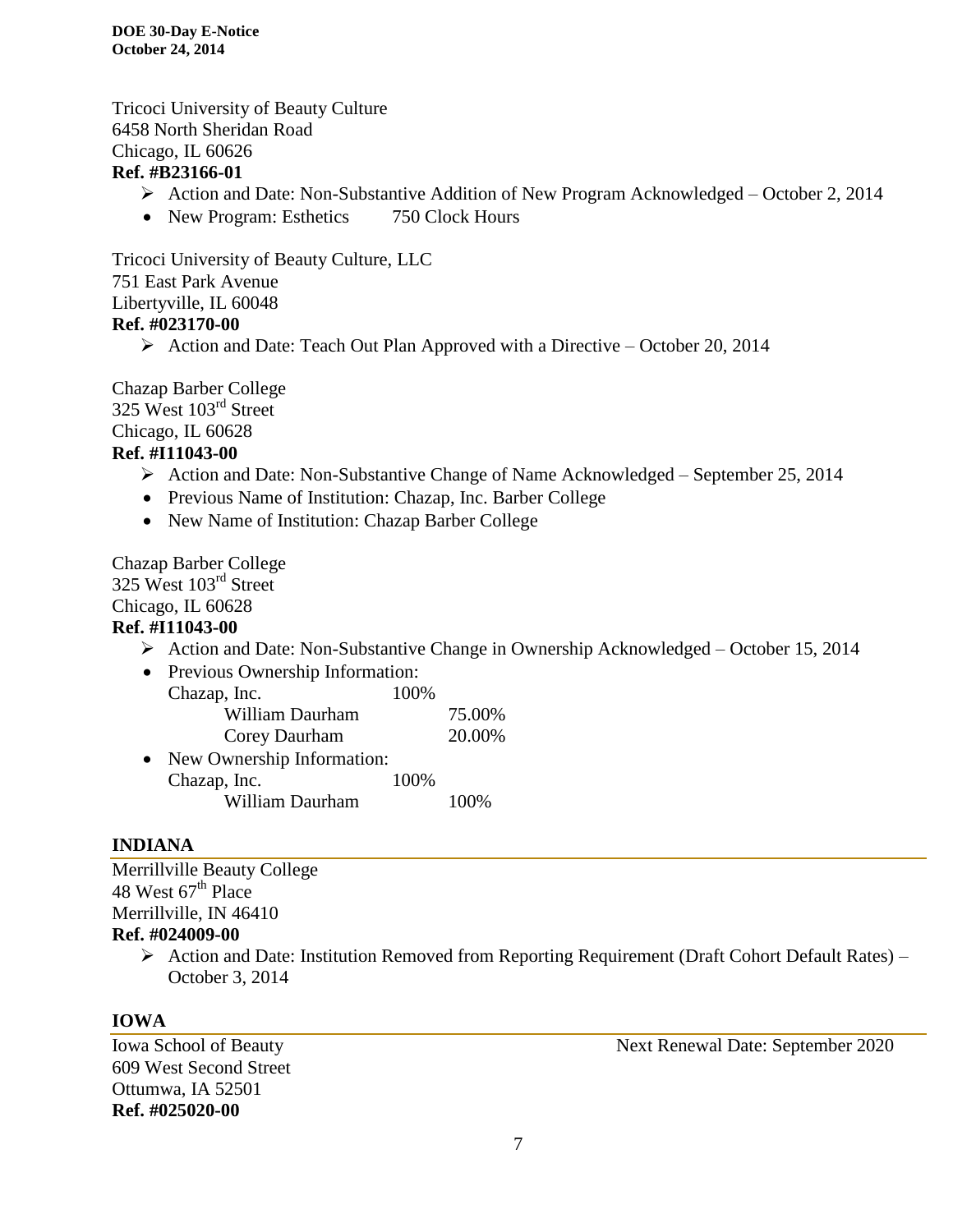$\triangleright$  Action and Date: Renewal of Accreditation – October 3, 2014

#### **KANSAS**

|                   | Paul Mitchell The School Wichita                                                           |                                        |        |
|-------------------|--------------------------------------------------------------------------------------------|----------------------------------------|--------|
|                   | 3242 North Rock Road, Suite 106                                                            |                                        |        |
| Wichita, KS 67226 |                                                                                            |                                        |        |
| Ref. #026002-00   |                                                                                            |                                        |        |
|                   | $\triangleright$ Action and Date: Non-Substantive Change of Ownership – September 25, 2014 |                                        |        |
| $\bullet$         | Previous Ownership:                                                                        |                                        |        |
|                   | PMKS Wicita, LLC<br>100%                                                                   |                                        |        |
|                   | JPMS Holdings, Inc.                                                                        | 30%                                    |        |
|                   | John Paul Mitchel Systems                                                                  | 100%                                   |        |
|                   | <b>Paul Mitchell Trust</b>                                                                 |                                        | 51.49% |
|                   | The John Paul DeJoria Trust                                                                |                                        | 32.34% |
|                   |                                                                                            | Angus Shane Paul Mitchell Living Trust | 16.17% |
|                   | Clinton & Schrene Davis                                                                    | 20%                                    |        |
|                   | Greg & Stephanie Kellogg                                                                   | 20%                                    |        |
|                   | Aphrodite Papanikolau & Josh Lam                                                           | 10%                                    |        |
|                   | Winn Claybaugh                                                                             | 10%                                    |        |
|                   | George Bush                                                                                | 5%                                     |        |
|                   | Paul Ebish                                                                                 | 5%                                     |        |
|                   | New Ownership:                                                                             |                                        |        |
|                   | PMKS Wichita, LLC<br>100%                                                                  |                                        |        |
|                   | JPMS Holdings, Inc.                                                                        | 30%                                    |        |
|                   | John Paul Mitchel Systems                                                                  | 100%                                   |        |
|                   | <b>Paul Mitchell Trust</b>                                                                 |                                        | 16.17% |
|                   | The John Paul DeJoria Trust                                                                |                                        | 51.49% |
|                   |                                                                                            | Angus Shane Paul Mitchell Living Trust | 16.17% |
|                   | Clinton & Schrene Davis                                                                    | 40%                                    |        |
|                   | Aphrodite Papanikolau & Josh Lam 10%                                                       |                                        |        |
|                   | Winn Claybaugh                                                                             | 10%                                    |        |
|                   | George Bush                                                                                | 5%                                     |        |
|                   | Paul Ebish                                                                                 | 5%                                     |        |
|                   |                                                                                            |                                        |        |

#### **MICHIGAN**

Taylortown School of Beauty, Inc. DBA Dorsey School of Beauty 23125 Ecorse Road Taylor, MI 48180 **Ref. #032059-00**

- Action and Date: Non-Substantive Expansion of Campus Facilities Acknowledged with Stipulations – October 16, 2014
- Address of Primary Facility: 23125 Ecorse Road, Taylor, MI 48180
- Expanded Campus Facility 23129 Ecorse Road, Taylor, MI 48180

Cadillac Institute of Cosmetology 205 North Mitchell Street Cadillac, MI 49601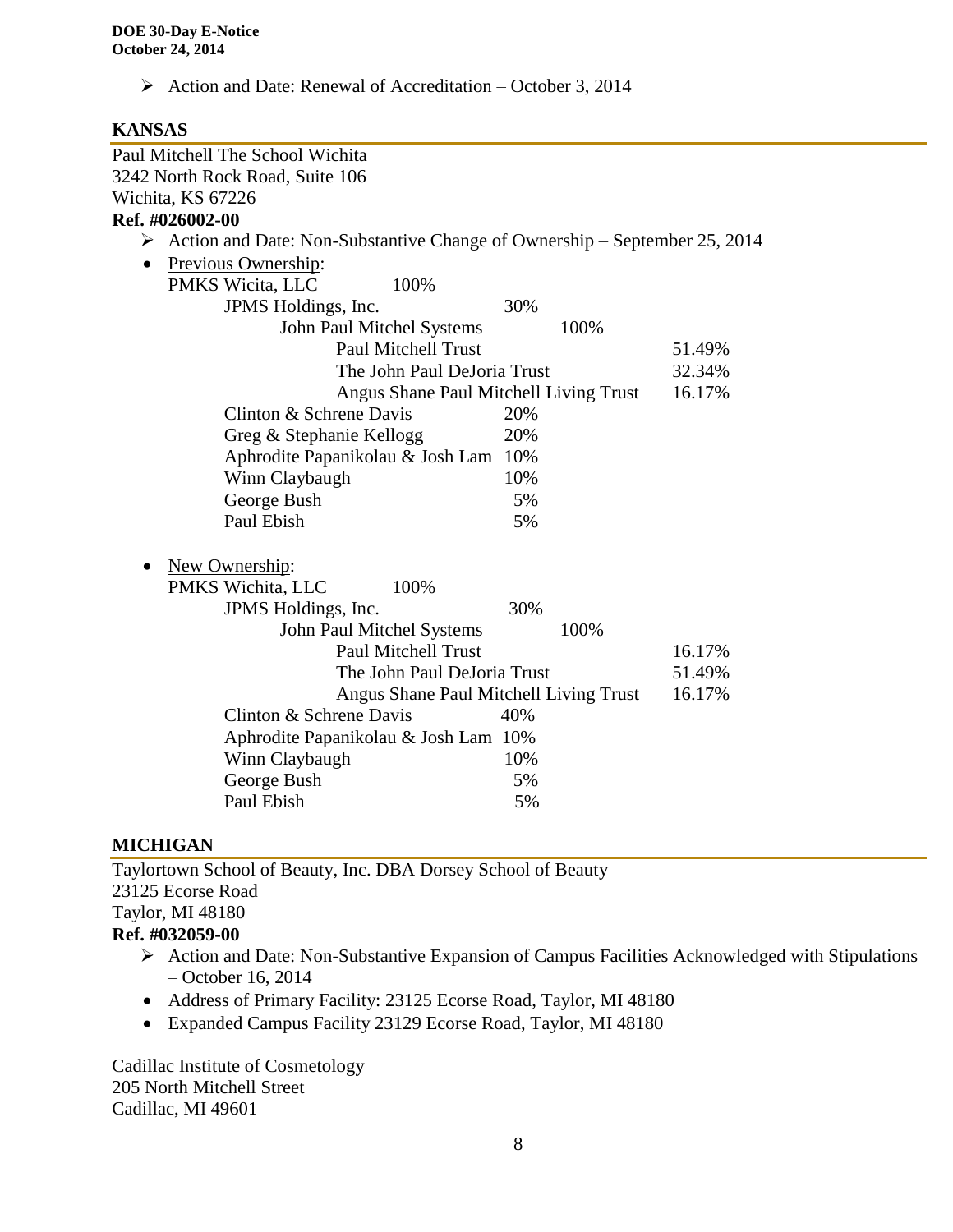#### **Ref. #B32103-01**

 $\triangleright$  Action and Date: Institution Removed from Financial Reporting Requirement – October 3, 2014

Metro Detroit Barber College Next Renewal Date: September 2017

7443 West McNichols Detroit, MI 48221 **Ref. #032131-00**

Action and Date: Initial Accreditation Granted – October 3, 2014

Creative Hair School of Cosmetology Next Renewal Date: September 2017 G – 4439 Clio Road Previous Ref. #I11059-00 Flint, MI 48504

#### **Ref. #032132-00**

 $\triangleright$  Action and Date: Initial Accreditation Granted with a Directive – October 6, 2014

#### **MINNESOTA**

PCI Academy 309 Kitty Hawk Drive Ames, IA 50010 **Ref. #025026-00**

- Action and Date: Non-Substantive Change of Ownership Acknowledged October 16, 2014
- Previous Ownership:

|           | PCI Academy, Inc.      | 100% |        |
|-----------|------------------------|------|--------|
|           | Angela Torgeson        |      | 43.76% |
|           | Mary Clare Lokken      |      | 42.13% |
|           | <b>Brady Snider</b>    |      | 5.35%  |
|           | Andrea Kniefl          |      | 3.87%  |
|           | Linda Lohman           |      | 3.82%  |
|           | <b>Wendy Lensmeyer</b> |      | 1.07%  |
| $\bullet$ | New Ownership:         |      |        |
|           | PCI Academy, Inc.      | 100% |        |
|           | Angela Torgeson        |      | 47.63% |
|           | Mary Clare Lokken      |      | 43.20% |
|           | <b>Brady Snider</b>    |      | 5.35%  |
|           | Linda Lohman           |      | 3.82%  |
|           |                        |      |        |

PCI Academy, Inc. 4315 Peony Lane North Plymouth, MN 55446 **Ref. #B25026-01**

- Action and Date: Non-Substantive Change of Ownership Acknowledged October 16, 2014
- Previous Ownership:

| PCI Academy, Inc.   | 100% |        |
|---------------------|------|--------|
| Angela Torgeson     |      | 43.76% |
| Mary Clare Lokken   |      | 42.13% |
| <b>Brady Snider</b> |      | 5.35%  |
| Andrea Kniefl       |      | 3.87%  |
| Linda Lohman        |      | 3.82%  |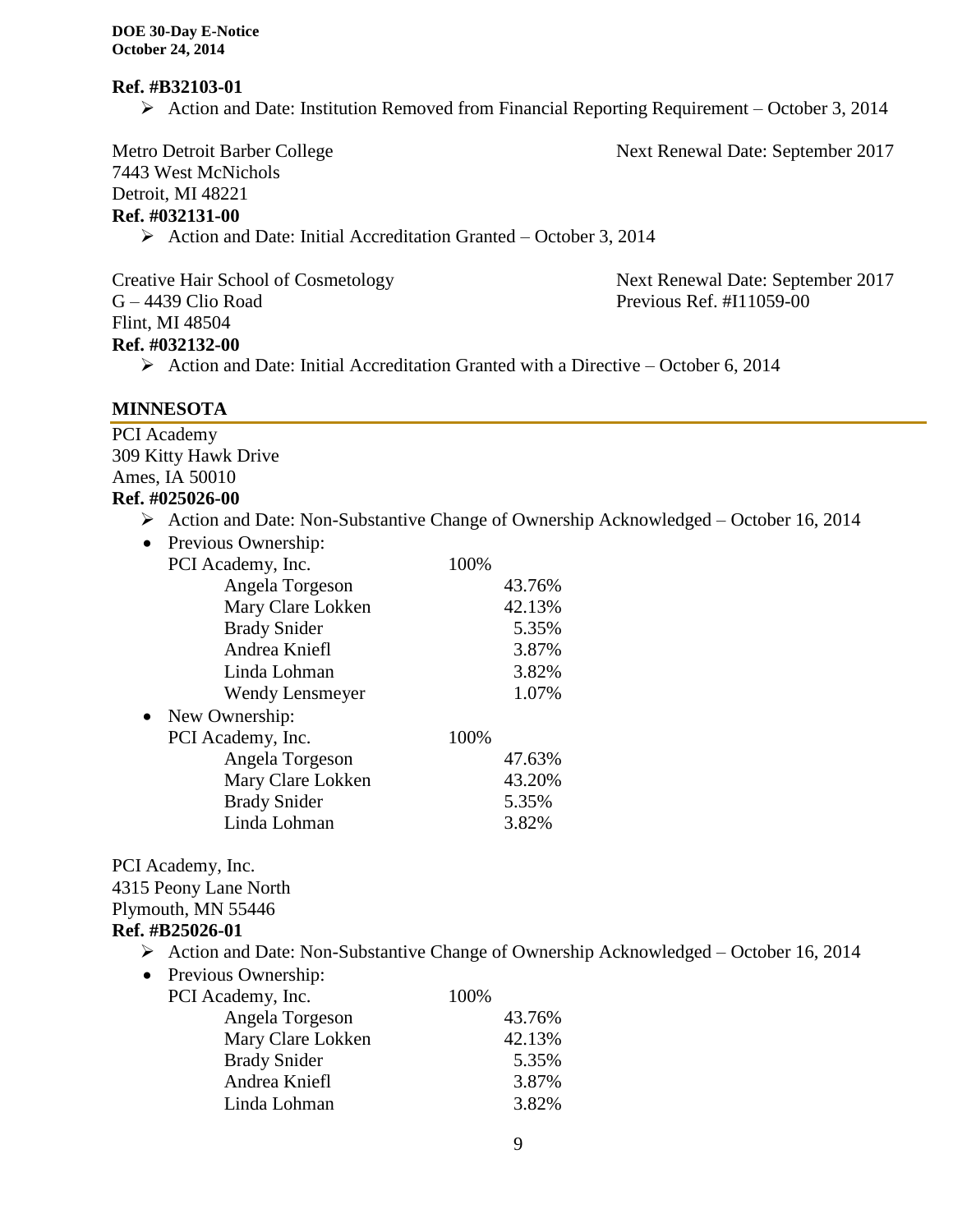|           | <b>Wendy Lensmeyer</b> |      | 1.07%  |
|-----------|------------------------|------|--------|
| $\bullet$ | New Ownership:         |      |        |
|           | PCI Academy, Inc.      | 100% |        |
|           | Angela Torgeson        |      | 47.63% |
|           | Mary Clare Lokken      |      | 43.20% |
|           | <b>Brady Snider</b>    |      | 5.35%  |
|           | Linda Lohman           |      | 3.82%  |
|           |                        |      |        |

Park Avenue School of Cosmetology, Inc. Previous Ref. #A33040-02 410 30<sup>th</sup> Avenue East, Suite 106 Alexandria, MN 56308

#### **Ref. #P30040-02**

Action and Date: Provisional Accreditation for Additional Location Granted – October 3, 2014

#### **MISSOURI**

House of Heavilin Beauty College, Inc. 5720 Troost Avenue Kansas City, MO 64110

# **Ref. #035012-00**

 $\triangleright$  Action and Date: Institution Continued on Financial Reporting Requirement

Paul Mitchell the School Missouri Columbia 1611 Burlington Street, Suite A Columbia, MO 65202 **Ref. #035083-00**

 Action and Date: Change of Control and Change of Name Approved – September 12, 2014 (CORRECTED LETTER dated September 25, 2014)\*

| Previous Ownership:    |      |       |
|------------------------|------|-------|
| Robb Enterprises, Inc. | 100% |       |
| Mr. Terry Robb         |      | 50.0% |
| Ms. Rhonda Robb        |      | 50.0% |
| New Ownership:         |      |       |
| PMMO Columbia, LLC     | 100% |       |
| George Bush            |      | 32.5% |
| Greg Kellogg           |      | 32.5% |
| William E. Davis       |      | 25.0% |
| Thesha Farris-Hancock  |      | 10.0% |
|                        |      |       |

- Previous Name: Cosmetology Concepts Institute
- New Name: Paul Mitchell the School Missouri Columbia
- New Alternate School Name: Paul Mitchell The School

**\*This is a correction to an action letter dated September 12, 2014 and previously reported to the Department via E-Notice. NACCAS' original letter incorrectly listed school's new name. This letter reflects the corrections listed above. NACCAS has updated its records to reflect this change.**

House of Heavilin Beauty College 800 W. Foxwood Drive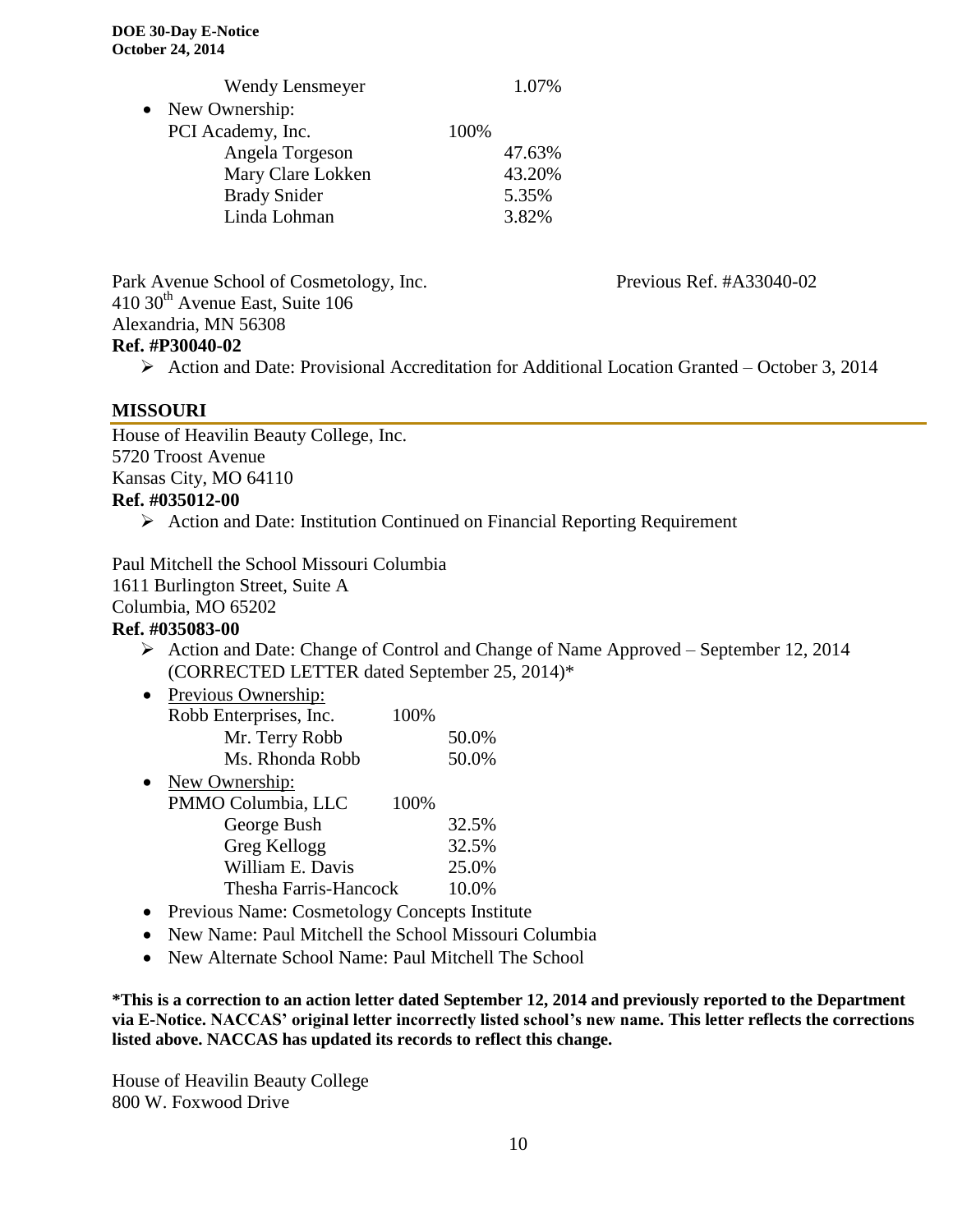Raymore, MO 64083 **Ref. #035088-00**

Action and Date: Institution Continued on Financial Reporting Requirement – October 3, 2014

Trend Setters School of Cosmetology, Inc. 835 South Kingshighway Cape Girardeau, MO 63703

# **Ref. #035100-00**

Action and Date: Institution Placed on Monitoring (Advisory Committee) – October 3, 2014

Ea La Mar's Cosmetology & Barber College Next Renewal Date: September 2017 1220 Brooklyn Avenue Previous Ref. #I11089-00 Kansas City, MO 64127 **Ref. #035116-00**

 $\triangleright$  Action and Date: Initial Accreditation Granted – October 3, 2014

Academy of Cosmetology and Esthetics Next Renewal Date: September 2017 1419 West Austin Boulevard Previous Ref. #I12046-00 Nevada, MO 64772

# **Ref. #035117-00**

Action and Date: Initial Accreditation Granted – October 3, 2014

# **NEBRASKA**

Paul Mitchell the School – Lincoln Previous Ref. #A59042-01 5601 South 59<sup>th</sup> Street, Suite D Lincoln, NE 68516

# **Ref. #P59042-01**

 $\triangleright$  Action and Date: Provisional Accreditation for Additional Location Granted (Met Stipulation) – October 13, 2014

# **NORTH DAKOTA**

Josef's School of Hair Design, Inc. 627 NP Avenue Fargo, ND 58102 **Ref. #044003-00**

- $\triangleright$  Action and Date: Addition of New Program Approved (Met Stipulation) October 8, 2014
- New Program: Cosmetology Instructor 960 Clock Hours

Josef's School of Hair Design, Inc. 2011 South Washington Street Grand Forks, ND 58201

# **Ref. #044009-00**

- $\triangleright$  Action and Date: Addition of New Program Approved (Met Stipulation) October 8, 2014
- New Program: Cosmetology Instructor 960 Clock Hours

Josef's West Academy 4501 15<sup>th</sup> Avenue Southwest Fargo, ND 58102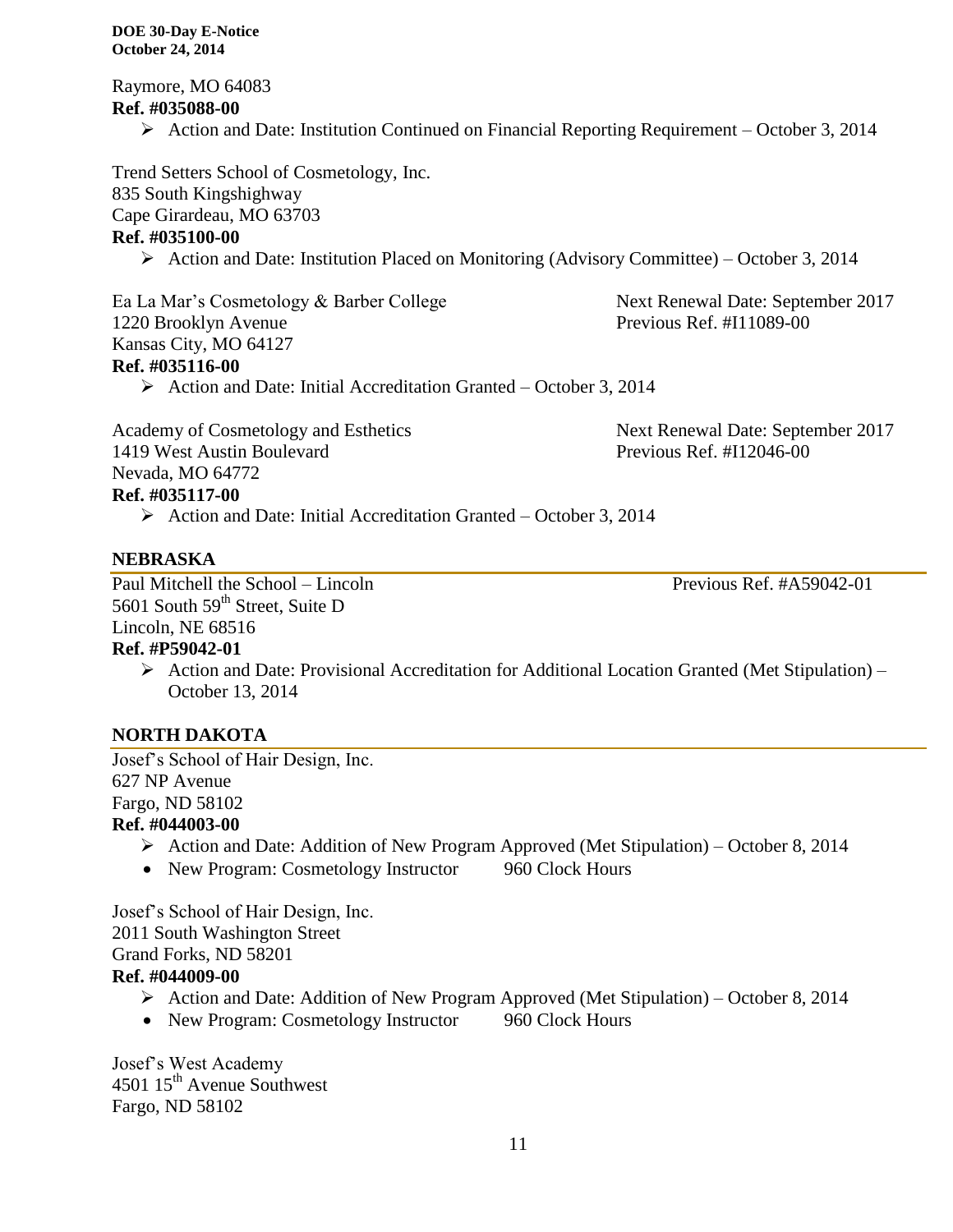#### **Ref. #B44009-01**

- Action and Date: Addition of New Program Approved (Met Stipulation) October 8, 2014
- New Program: Cosmetology Instructor 960 Clock Hours

# **OHIO**

| Raphael's School of Beauty Culture       |                                                                                      |                  |
|------------------------------------------|--------------------------------------------------------------------------------------|------------------|
| 1324 Youngstown Warren Road              |                                                                                      |                  |
| Niles, OH 44446                          |                                                                                      |                  |
| Ref. #045054-00                          |                                                                                      |                  |
|                                          | $\triangleright$ Action and Date: Removal of Program Acknowledged – October 2, 2014  |                  |
| Program Removed: Massage Therapy         | 750 Clock Hours                                                                      |                  |
| Raphael's School of Beauty Culture       |                                                                                      |                  |
| 1324 Youngstown Warren Road              |                                                                                      |                  |
| Niles, OH 44446                          |                                                                                      |                  |
| Ref. #045054-00                          |                                                                                      |                  |
|                                          | $\triangleright$ Action and Date: Program Name Change Acknowledged – October 7, 2014 |                  |
|                                          | Previous Program Name: Cosmetology/Management                                        | 1800 Clock Hours |
|                                          | Managing Nail & Esthetician                                                          | 1050 Clock Hours |
|                                          | <b>Managing Esthetics</b>                                                            | 750 Clock Hours  |
|                                          | <b>Salon Management</b>                                                              | 300 Clock Hours  |
|                                          | New Program Name: Managing Cosmetologists                                            | 1800 Clock Hours |
|                                          | Combination Managing Esthetics & Managing Manicurists 1050 Clock Hours               |                  |
|                                          | Managing Esthetician                                                                 | 750 Clock Hours  |
|                                          | Manager                                                                              | 300 Clock Hours  |
| Raphael's School of Beauty Culture, Inc. |                                                                                      |                  |
| 3307 Center Road                         |                                                                                      |                  |
| Brunswick, OH 44212                      |                                                                                      |                  |
| Ref. #B45054-01                          |                                                                                      |                  |
|                                          | $\triangleright$ Action and Date: Program Name Change Acknowledged – October 7, 2014 |                  |
|                                          | Previous Program Name: Cosmetology/Management                                        | 1800 Clock Hours |
|                                          | Managing Nail & Esthetician                                                          | 1050 Clock Hours |
|                                          | <b>Managing Esthetics</b>                                                            | 750 Clock Hours  |
|                                          | <b>Salon Management</b>                                                              | 300 Clock Hours  |
|                                          | <b>New Program Name: Managing Cosmetologists</b>                                     | 1800 Clock Hours |
|                                          | Combination Managing Esthetics & Managing Manicurists 1050 Clock Hours               |                  |
|                                          | <b>Managing Esthetician</b>                                                          | 750 Clock Hours  |
|                                          | Manager                                                                              | 300 Clock Hours  |
| Raphael's School of Beauty Culture, Inc. |                                                                                      |                  |
| 2445 West State Street                   |                                                                                      |                  |
| Alliance, OH 44601                       |                                                                                      |                  |
| Ref. #045086-00                          |                                                                                      |                  |
| ➤                                        | Action and Date: Program Name Change Acknowledged – October 7, 2014                  |                  |
|                                          | Previous Program Name: Combined Cosmetology & Manager                                | 1800 Clock Hours |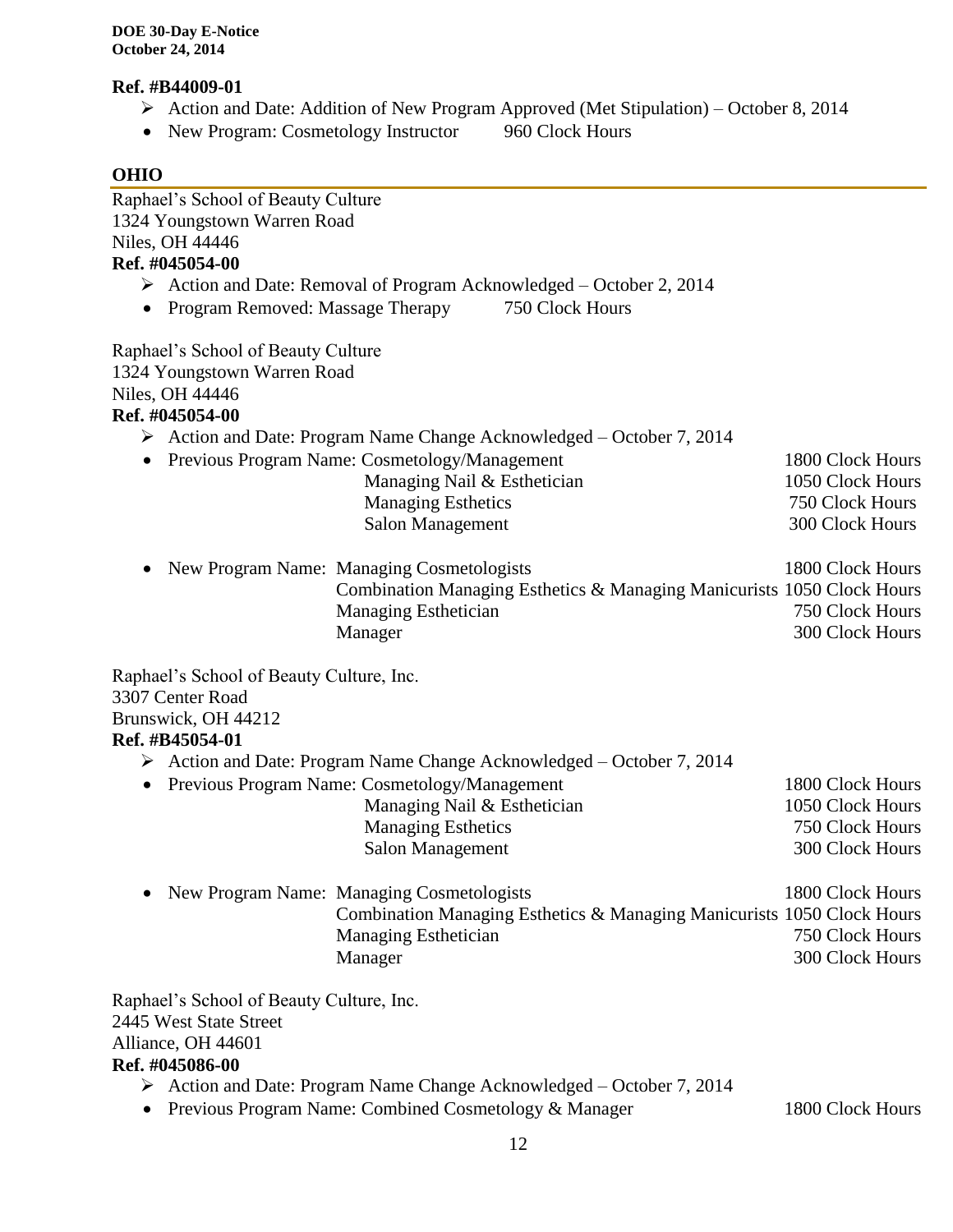|                                                                                                                                                                                                                                        | Combined Managing Nail and Managing Manicurist                                                                                                                                                                                      | 1050 Clock Hours                                                           |  |  |
|----------------------------------------------------------------------------------------------------------------------------------------------------------------------------------------------------------------------------------------|-------------------------------------------------------------------------------------------------------------------------------------------------------------------------------------------------------------------------------------|----------------------------------------------------------------------------|--|--|
| $\bullet$                                                                                                                                                                                                                              | New Program Name: Managing Cosmetologist<br>Combined Managing Esthetics & Managing Manicurist                                                                                                                                       | 1800 Clock Hours<br>1050 Clock Hours                                       |  |  |
| Raphael's School of Beauty Culture, Inc.<br>24761 Lorain Road<br>North Olmsted, OH 44070<br>Ref. #B45086-01                                                                                                                            |                                                                                                                                                                                                                                     |                                                                            |  |  |
| $\bullet$                                                                                                                                                                                                                              | $\triangleright$ Action and Date: Program Name Change Acknowledged – October 7, 2014<br>Previous Program Name: Cosmetology & Management Combination<br>Managing Nail & Esthetician<br><b>Managing Esthetics</b><br>Salon Management | 1800 Clock Hours<br>1050 Clock Hours<br>750 Clock Hours<br>300 Clock Hours |  |  |
| $\bullet$                                                                                                                                                                                                                              | New Program Name: Managing Cosmetologists<br>Combination Managing Esthetics & Managing Manicurists 1050 Clock Hours<br>Managing Esthetician<br>Manager                                                                              | 1800 Clock Hours<br>750 Clock Hours<br>300 Clock Hours                     |  |  |
| <b>Valley Beauty School</b><br>Next Renewal Date: May 2017<br>706 Wheeling Avenue<br>Cambridge, OH 43725<br>Ref. #045095-00<br>$\triangleright$ Action and Date: Renewal of Accreditation Approved (Met Stipulation) – October 7, 2014 |                                                                                                                                                                                                                                     |                                                                            |  |  |
| Raphael's School of Beauty Culture<br>615 Boardman-Canfield Road<br>Boardman, OH 44512<br>Ref. #045097-00                                                                                                                              |                                                                                                                                                                                                                                     |                                                                            |  |  |
|                                                                                                                                                                                                                                        | $\triangleright$ Action and Date: Program Name Change Acknowledged – October 7, 2014<br>• Previous Program Name: Cosmetology/Management<br>Managing Nail & Esthetician<br><b>Managing Esthetics</b><br><b>Salon Management</b>      | 1800 Clock Hours<br>1050 Clock Hours<br>750 Clock Hours<br>300 Clock Hours |  |  |
|                                                                                                                                                                                                                                        | New Program Name: Managing Cosmetologists<br>Combination Managing Esthetics & Managing Manicurists 1050 Clock Hours<br>Managing Esthetician<br>Manager                                                                              | 1800 Clock Hours<br>750 Clock Hours<br>300 Clock Hours                     |  |  |
| Paul Mitchell The School Cleveland<br>10735 Ravenna Road<br>Twinsburg, OH 44087<br>Ref. #045108-00<br>Alternate Names of the Institute:                                                                                                | $\triangleright$ Action and Date: Non-Substantive Change of Alternate Names Used – September 25, 2014<br>Paul Mitchell The School                                                                                                   |                                                                            |  |  |

Paul Mitchell Schools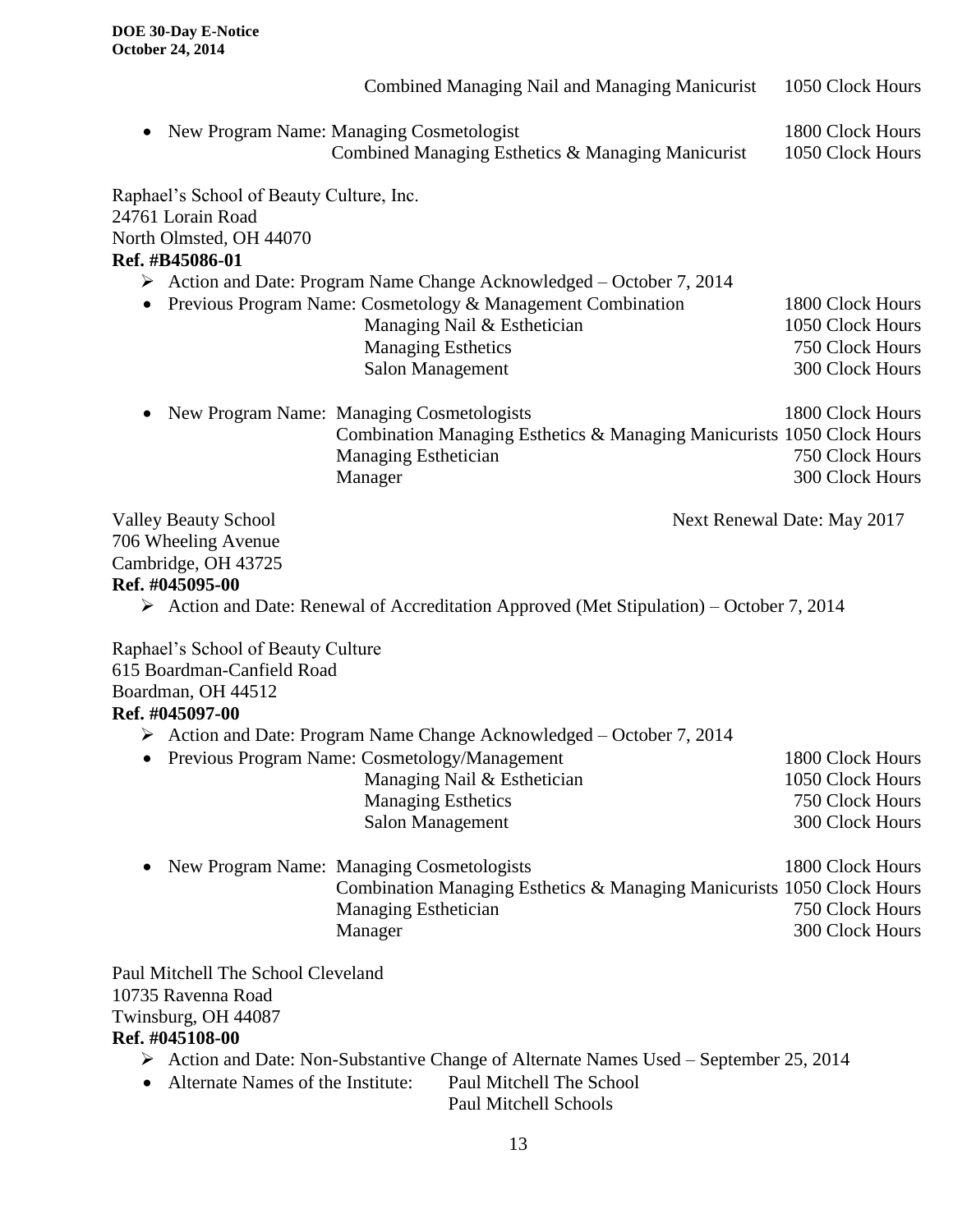Paul Mitchell The School Columbus 3000 Morse Road Columbus, OH 43231 **Ref. #045114-00**

- Action and Date: Non-Substantive Change of Alternate Names Used September 25, 2014
- Alternate Names of the Institute: Paul Mitchell The School

Paul Mitchell Schools

Scott College of Cosmetology Next Renewal Date: January 2018 117 East Fourth Street **Previous Ref. #P58014-02** East Liverpool, OH 43920 **Ref. #B58014-02**

#### $\triangleright$  Action and Date: Full Accreditation for Additional Location Granted with Directives – October 3, 2014

# **OKLAHOMA**

Enid Beauty College 3905 South La Mesa Drive Enid, OK 73703 **Ref. #046020-00**

> Action and Date: Program Name Change and Change of Institution Name Acknowledged – October 2, 2014

| • Previous Program Names: | Cosmetology                | 1500 Clock Hours |
|---------------------------|----------------------------|------------------|
|                           | <b>Instructor Training</b> | 1000 Clock Hours |
| • New Program Names:      | <b>Basic Cosmetology</b>   | 1500 Clock Hours |
|                           | <b>Master Instructor</b>   | 1000 Clock Hours |
|                           |                            |                  |
| • Previous School Name:   | Enid Beauty College, Inc.  |                  |

| $\bullet$ | THE VIOUS DUILOUI TRAINE.   | Lillu Deauty Concert, In   |
|-----------|-----------------------------|----------------------------|
|           | <b>Current School Name:</b> | <b>Enid Beauty College</b> |

# **PENNSYLVANIA**

South Hills Beauty Academy, Inc. 3269 West Liberty Avenue Pittsburgh, PA 15216 **Ref. #048050-00**

- Action and Date: Non-Substantive Change in Program Length Acknowledged October 2, 2014
- Previous Program Information: Therapeutic Massage and Body Work 1000 Clock Hours
- New Program Information: Therapeutic Massage and Body Work 750 Clock Hours

Premier Barber Institute 573 East Main Street Norristown, PA 19401 **Ref. #I12012-00**

- Action and Date: Change of Control and Change of Name Approved October 2, 2014
- Previous Ownership: The West Chester School of Barbering, LLC 100% Victor Mercantoni 50%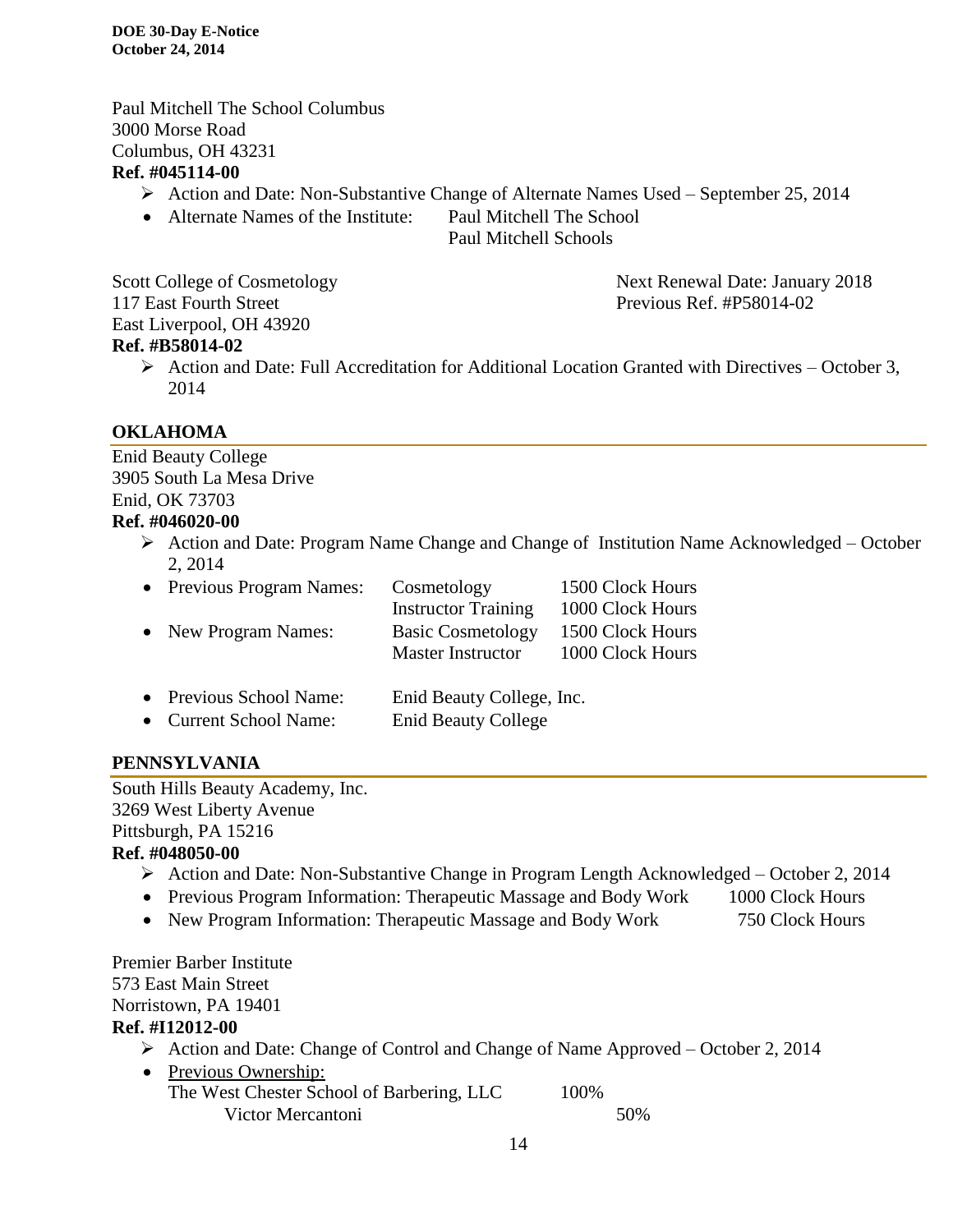|           | John J. Monroe                            |      | 50% |     |
|-----------|-------------------------------------------|------|-----|-----|
| $\bullet$ | New Ownership:                            |      |     |     |
|           | The West Chester School of Barbering, LLC | 100% |     |     |
|           | Victor Mercantoni                         |      | 25% |     |
|           | Dan Gormley                               |      | 25% |     |
|           | PBI, LLC                                  |      | 50% |     |
|           | Katie Adams                               |      |     | 50% |
|           | <b>Tyrik Jackson</b>                      |      |     | 50% |

- Previous Name of Institution: The West Chester School of Barbering
- New Name of Institution: Premier Barber Institute

Premier Barber Institute 573 East Main Street Norristown, PA 19401

#### **Ref. #I12012-00**

- $\triangleright$  Action and Date: Change of Location Approved October 7, 2014
- Previous Location: 911 East Boot Road, West Chester, PA 19380
- New Location: 573 East Main Street, Norristown, PA 19401

# **PUERTO RICO**

Rogie's School of Beauty Culture 1315 Ponce de Leon Avenue San Juan, PR 00910 **Ref. #062031-00**

 $\triangleright$  Action and Date: Institution Placed on Financial Monitoring – October 3, 2014

# **SOUTH CAROLINA**

Strand College of Hair Design 423 70<sup>th</sup> Avenue North Myrtle Beach, SC 29572 **Ref. #050029-00**

- Action and Date: Removal of Programs Acknowledged October 2, 2014
- Programs Removed: Esthetics 600 Clock Hours Nail Tech 300 Clock Hours

Strand College of Hair Design 423 79<sup>th</sup> Avenue North Myrtle Beach, SC 29572 **Ref. #050029-00**

- Action and Date: Removal of Programs Acknowledged October 2, 2014 (CORRECTED LETTER dated October 8, 2014)\*
- Programs Removed: Esthetics 450 Clock Hours Nail Tech 300 Clock Hours

**\*This is a correction to an action letter dated October 2, 2014. NACCAS' original letter incorrectly listed the Esthetics program being removed. The October letter falls within the reporting period of this E-Notice and is not separately reported herein as it is superseded by the October 8, 2014 corrected letter. This letter reflects the corrections listed above. NACCAS has updated its records to reflect this change.**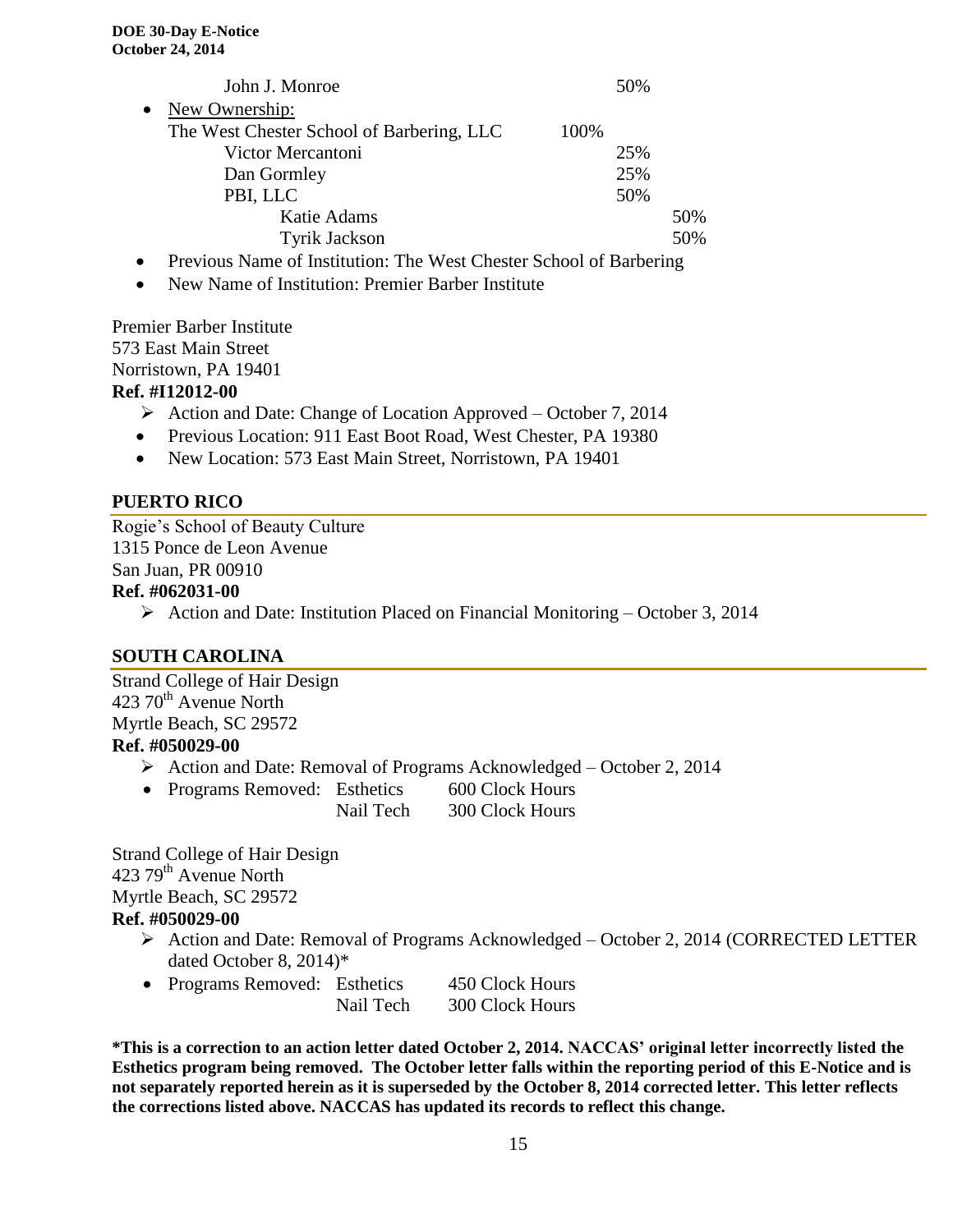#### **TENNESSEE**

Music City Barber College, LLC. Previous Ref. #A52055-02 903 Dickerson Road Nashville, TN 37207 **Ref. #P52055-02**

# $\triangleright$  Action and Date: Provisional Accreditation for Additional Location Granted – October 3, 2014

#### **TEXAS**

Baldwin Beauty Schools 3005 South Lamar, Suite 103 Austin, TX 78704 **Ref. #053017-00**

- Action and Date: Non-Substantive Change of Name Acknowledged September 25, 2014
- Previous Institution Name: Baldwin Beauty School
- New Institution Name: Baldwin Beauty Schools

Baldwin Beauty Schools 3005 South Lamar, Suite 103 Austin, TX 78704 **Ref. #B53017-01**

- $\triangleright$  Action and Date: Non-Substantive Change of Name Acknowledged September 25, 2014
- Previous Institution Name: Baldwin Beauty School
- New Institution Name: Baldwin Beauty Schools

University of Cosmetology Arts & Sciences 4130 Naco Perrin San Antonio, TX 78217 **Ref. #053124-00**

 $\triangleright$  Action and Date: Institution Placed on Monitoring (Placement) – October 23, 2014

National Beauty College 354 East Interstate 30, Suite A Garland, TX 75043 **Ref. #053177-00**

 $\triangleright$  Action and Date: Institution Placed on Monitoring (Placement) – September 25, 2014

Wade Gordon Hairdressing Academy Previous Ref. #A53210-01 7615 University Avenue Lubbock, TX 79423 **Ref. #P53210-01**

Action and Date: Provisional Accreditation for Additional Location Granted – October 3, 2014

#### **UTAH**

Aveda Institute Provo 1700 North State Street, Suite #18 Provo, UT 84604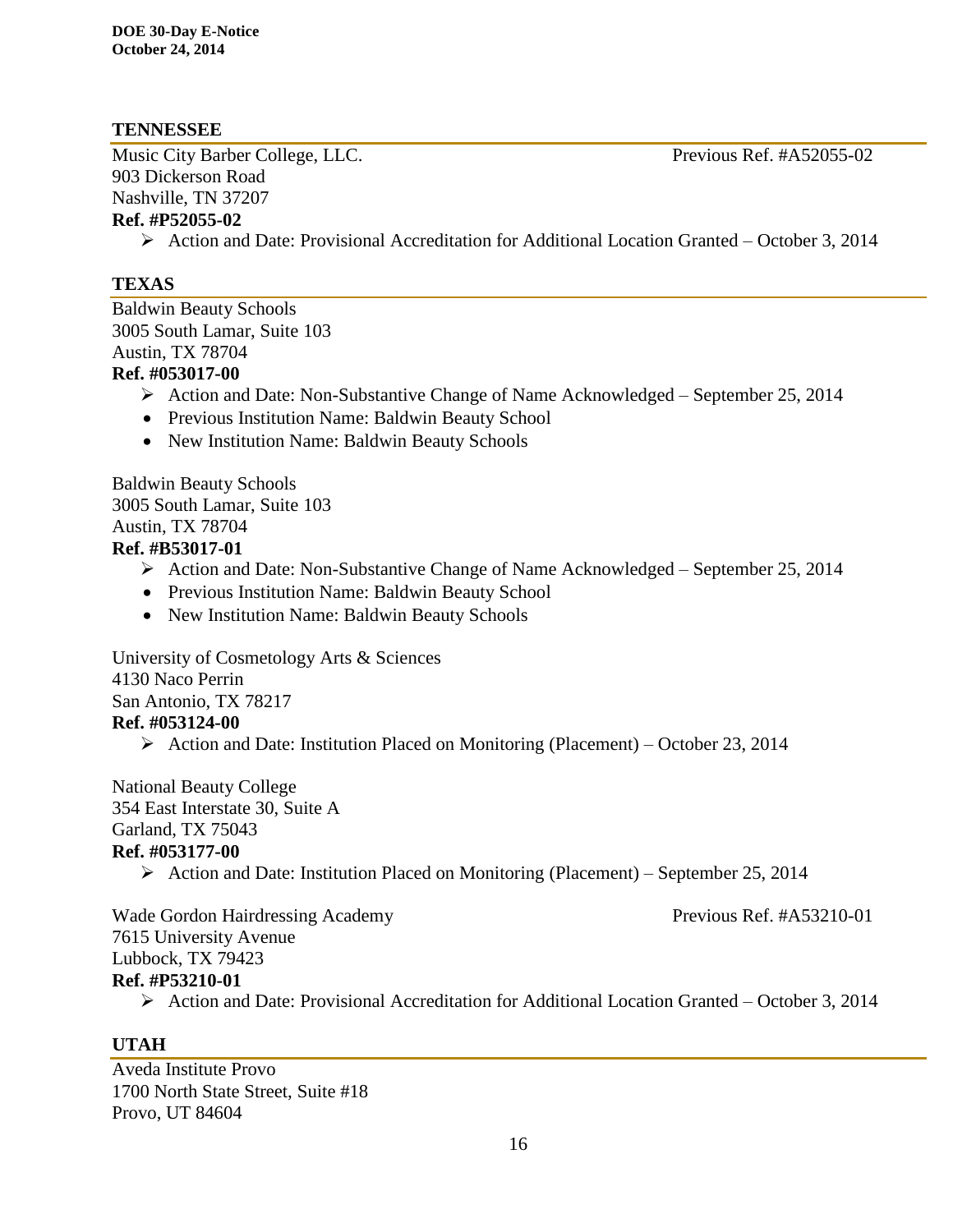#### **Ref. #054045-00**

- $\triangleright$  Action and Date: Change of Location Approved with Stipulations October 3, 2014
- Previous Location: 1700 North State Street, Suite #18, Provo, UT 84604
- New Location: 210 North University Avenue, Provo, UT 84601

Aveda Institute Provo 1700 North State Street, Suite #18 Provo, UT 84604

# **Ref. #054045-00**

- Action and Date: Non-Substantive Addition of Alternate Name Acknowledged September 25, 2014
- New Alternate Name: Aveda Institute

NIMA National Institute of Medical Aesthetics Next Renewal Date: September 2020 10714 South River Front Parkway South Jordan, UT 84095 **Ref. #054066-00**

 $\triangleright$  Action and Date: Renewal of Accreditation – October 3, 2014

# **WASHINGTON**

Aveda Institute Portland Vancouver Campus 6615 Northeast Fourth Plain Boulevard Vancouver, WA 98661

# **Ref. #P47045-01**

- $\triangleright$  Action and Date: Address Update Acknowledged October 2, 2014
- Previous Institution Address: 6615 Northwest Fourth Plain Boulevard, Vancouver, WA 98661
- New Institution Address: 6615 Northeast Fourth Plain Boulevard, Vancouver, WA 98661

TONI & GUY Hairdressing Academy 18336 Aurora Avenue North, Suite 103 Shoreline, WA 98133

# **Ref. #057018-00**

- Action and Date: Removal of Program Acknowledged October 2, 2014
- Program Removed: Cadet Instructor 500 Clock Hours

Sunnyside Beauty Academy 440 Barnard Boulevard, Suite 2 Sunnyside, WA 98944 **Ref. #057062-00**

> $\triangleright$  Action and Date: Institution Continued on Monitoring for Accreditation Standards and Criteria (Satisfactory Academic Progress Policy)

Summit Salon Academy 3702 South Fife Street, Suite B102 Tacoma, WA 98409 **Ref. #057067-00**

Action and Date: Non-Substantive Change of Name Acknowledged – October 16, 2014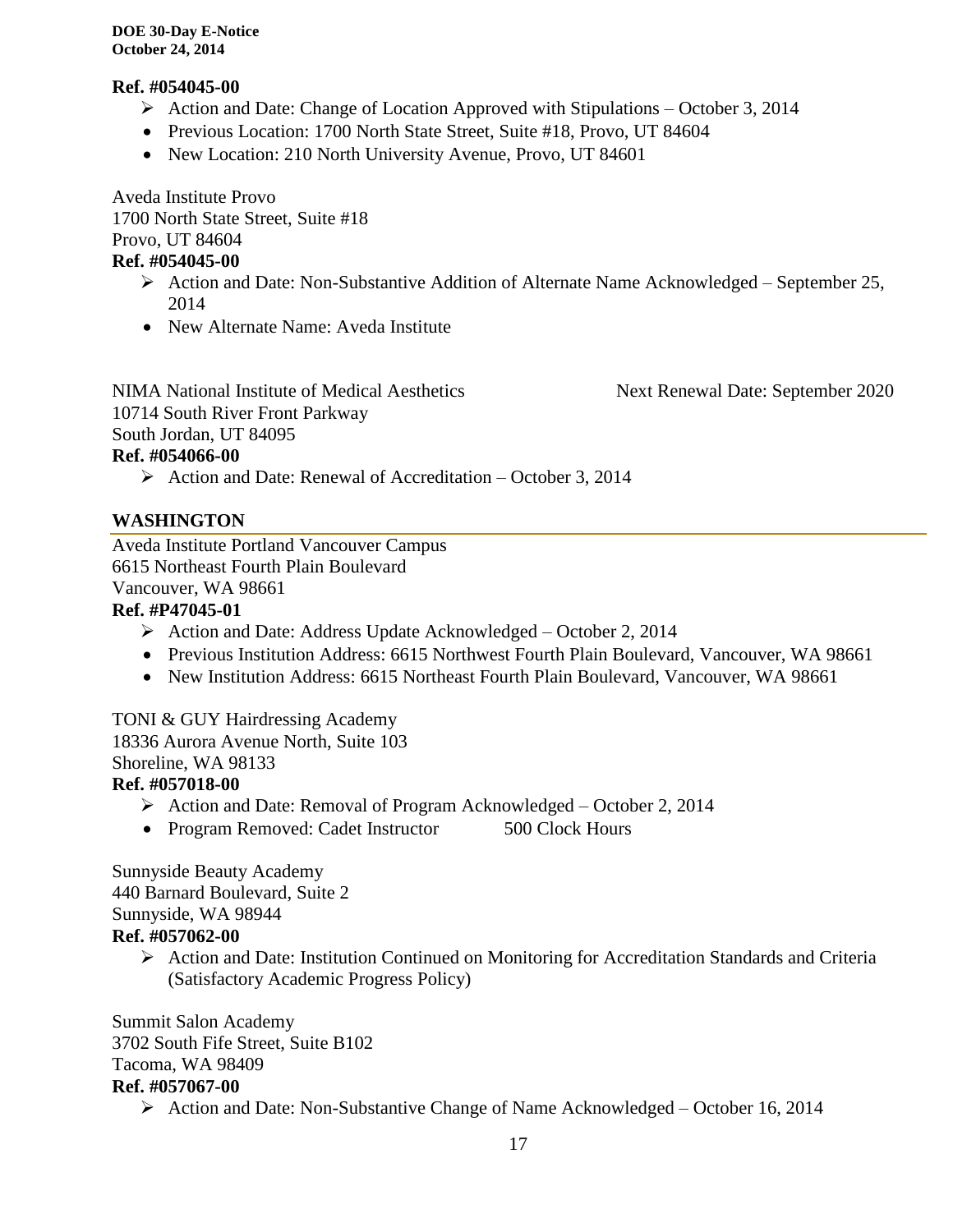- Previous Institution Name: The Salon Professional Academy
- New Institution Name: Summit Salon Academy
- New Alternate Names: Summit Academy

SS Academy

#### **WEST VIRGINIA**

Scott College of Cosmetology Next Renewal Date: January 2018 1502 Market Street Wheeling, WV 26003

#### **Ref. #058014-00**

- $\triangleright$  Action and Date: Renewal of Accreditation and Addition of New Program Approved October 3, 2014
- New Program: Esthetics 750 Clock Hours

# **WISCONSIN**

Academy of Cosmetology 2310 West Court Street Janesville, WI 53548

#### **Ref. #059040-00**

- $\triangleright$  Action and Date: Non-Substantive Change of Name September 25, 2014
- Previous Name of Institution: Academy of Cosmetology, Inc.
- New Name of Institution: Academy of Cosmetology

Paul Mitchell The School Green Bay 3450 South Packerland Drive DePere, WI 54115

# **Ref. #059012-00**

- $\triangleright$  Action and Date: Addition of New Program Approved (Met Stipulation) October 2, 2014
- New Program: Barbering 1000 Clock Hours

The Institute of Beauty and Wellness 327 East St. Paul Avenue Milwaukee, WI 53202 **Ref. #059038-00**

- Action and Date: Addition of New Program Approved (Met Stipulation) October 2, 2014
- New Program: Ayurveda Esthetic 1000 Clock Hours

# **To The Following:**

# **United States Department of Education**

- **Ms. Kathleen Hochhalter- Special Assistant-- Administrative Actions & Appeals Division**
- **MS. Mary Gust- Director-- Administrative Actions & Appeals Division**
- **Department of Education Accreditation Division- USDOE-- Washington, DC**
- **Ms. Cathy Sheffield- Accreditation & State Liaison Office-- USDOE--- Washington, DC**
- Ms. Rachael Shultz- Accreditation and State Liaison Office-- USDOE --- Washington, DC
- **Ms. Lauren Pope- Administrative Actions and Appeals Services Group-- Washington, DC**
- Ms. Patrice Fleming-Team Leader-- School Participation Team--- Boston/New York
- Ms. Betty Coughlin- Area Case Director-- School Participation Team--- Boston/New York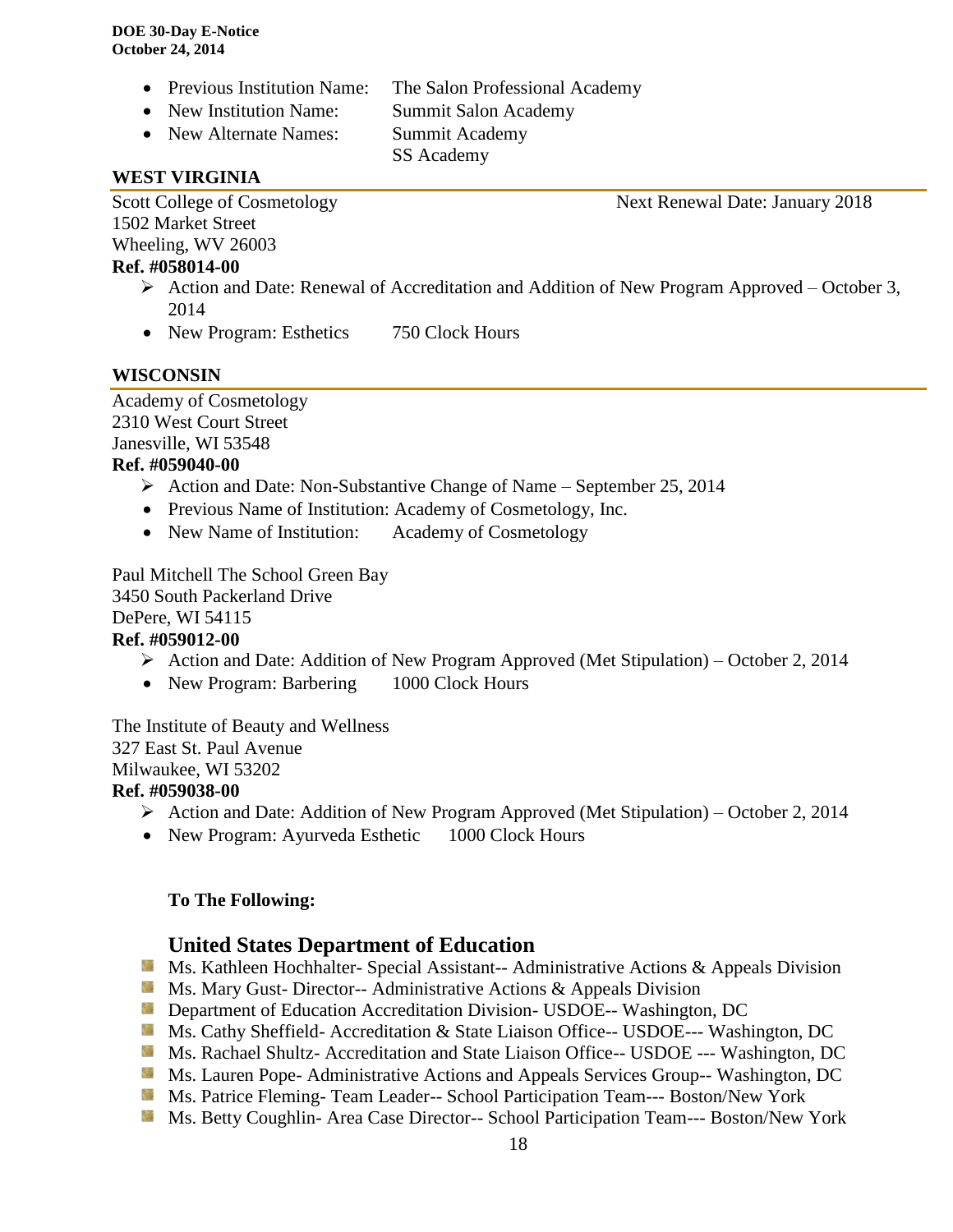- Ms. Tracy Nave- Team Leader-- School Participation Team--- Boston/New York
- **Mr. Christopher Curry- Team Leader-- School Participation Team--- Boston/New York**
- Ms. Martina Fernandez-Rosario- Acting Area Case Director-- School Participation---
- **San Francisco/Seattle**
- Ms. Kerry O'Brien- Team Leader-- School Participation Team--- Denver
- **Mr. Michael Frola- Area Case Director-- School Participation Team--- Philadelphia**
- Ms. Nancy Paula Gifford- Area Case Director-- School Participation Team--- Philadelphia
- Ms. Sherrie Bell- Compliance Manager—School Participation Team--- Philadelphia
- **Mr. Jesus Moya- Team Leader-- School Participation Team--- Dallas**
- **MS. Kim Peeler-Team Leader-- School Participation Team--- Dallas**
- **Ms. Cynthia Thorton- Area Case Director for Region 6-- School Participation Team--- Dallas**
- Mr. Christopher Miller- Team Leader-- School Participation Team--- Atlanta
- Mr. Ralph Lobosco- Area Case Director-- School Participation Team--- Kansas City
- **Mr. Douglas Parrott- Area Case Director-- School Participation Team--- Chicago/Denver**
- **MS. Carolyn White-Team Director-- School Participation Team--- South Central**

#### **Accreditors**

- **Mr. Bill Larkin- Executive Director-- ACCET**
- Mr. Michale McComis, Ed.D.- Executive Director-- ACCSCT
- **Mr.** Albert Gray, Ph.D.- Executive Director-- ACICS
- **Dr.** Gary Puckett- Executive Director-- COE

# **State Authorities**

- Mr. Bob McKee- AL State Board of Cosmetology-- Montgomery, AL
- Ms. Theresa Bunch- AZ State Board of Cosmetology-- Tempe, AZ
- **Ms. Kelli Kersey- AR Department of Health (Section Chief, Cosmetology)**-- Little Rock, AR
- Mr. Charles Kirkpatrick- AR State Board of Barber Examiners-- Little Rock, AR
- **Ms. Kristy Underwood- CA Board of Barbering & Cosmetology-- Sacramento, CA**
- **Ms.** Christine Jones- CA Board of Barbering & Cosmetology-- Sacramento, CA
- Ms. Leeza Rifredi Licensing Manager BPPE--CA
- Ms. Joanne Wenzel Bureau Chief BPPE—CA
- **Ms.** Yvette Johnson Enforcement Chief BPPE CA
- **Ms. Pamela Goens- CO Office of Barber & Cosmetology Licensure-- Denver, CO**
- Mr. Douglas Parrott- Area Case Director-- School Participation Team—Denver, CO
- **Ms. Janet Brancifort- CT Examining Board for Barbers, Hairdressers, & Cosmeticians-- Hartford,** CT
- **Ms. Judy Letterman- DE Board of Cosmetology & Barbering-- Dover, DE**
- **Mr. Clifford Cooks- DC Department of Consumer & Regulatory Affairs-- Washington, DC**
- **Ms. Robyn Barineau- FL State Board of Cosmetology & Barbers Board-- Tallahassee, FL**
- **Mr.** Josh Waters- GA State Board of Cosmetology & GA Board of Barbers-- Macon, GA
- **Ms. Margaret Guerrero- Guam Board of Barbering & Cosmetology-- Mangilao, Guam**
- **MS. Laureen Kai- HI Barbering & Cosmetology Department-- Honolulu, HI**
- **Ms. Tana Cory- ID Bureau of Occupational Licenses-- Boise, ID**
- Ms. Valerie Fenske Idaho State Board of Education ID
- **Ms. Keri Ginger- IL Department of Financial & Professional Regulation-- Springfield, IL**
- **MS.** Tracy Hicks- IN Professional Licensing Agency-- Indianapolis, IN
- Ms. Susan Reynolds- Iowa Board of Cosmetology Arts & Sciences—Des Moines, IA
- Ms. Chiquita C. Coggs- KS State Board of Cosmetology-- Topeka, KS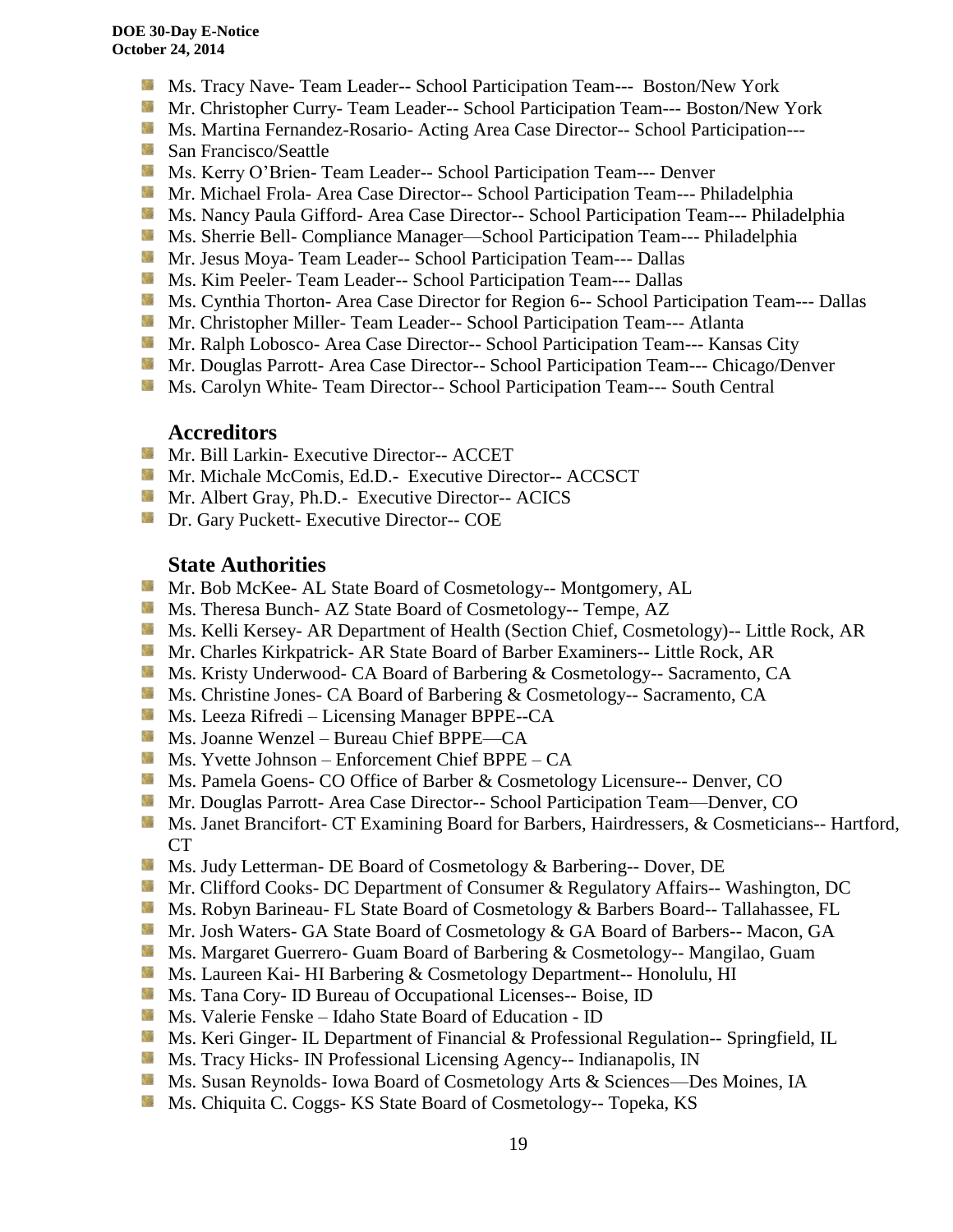- Mr. H.R. Vacek- KS State Barber Board-- Topeka, KS
- Mr. Charles Lykins- KY Board of Hairdressers & Cosmetologists-- Frankfort, KY
- **Mr. Steven Young- LA State Board of Cosmetology-- Baton Rouge, LA**
- **Ms. Latrice Matthews- LA Board of Barber Examiners-- Baton Rouge, LA**
- **Ms.** Geraldine Betts- ME Office of Professional & Occupational Regulation-- Augusta, ME
- Mr. James Liddell ME Office of Professional & Occupational Regulation—Augusta, ME
- **Mr. Robert Wood- MD State Board of Cosmetologists-- Baltimore, MD**
- **Maryland State Board of Barbers- Baltimore, MD**
- Side. Sandra Velasquez- MA Board of Cosmetology-- Boston, MA
- Ms. Mary Jayne Fay, Ed.D.- MA Department of Education-- Malden, MA
- Ms. Linda Clewley- MI State Board of Cosmetology-- Lansing, MI
- Silla. Ms. Gina Stauss- MN Board of Cosmetologist Examiners-- Minneapolis, MN
- **M** Minnesota Board of Cosmetologists Examiners –Minneapolis, MN
- Ms. Cynthia Johnson- MS State Board of Cosmetology--Jackson, MS
- **Ms. Emily Carroll- MO State Board of Cosmetology-- Jefferson City, MO**
- **Mr. Dennis Clark- MT Board of Barbers & Cosmetologists-- Helena, MT**
- **Ms. Kris Chiles- NE State Board of Cosmetology Examiners-- Lincoln, NE**
- Nebraska Board of Barber Examiners- Lincoln, NE
- **Ms. Nadine Griego- NV State Board of Cosmetology-- Las Vegas, NV**
- **Nevada State Board of Massage Therapy- Las Vegas, NV**
- Ms. Kathryn Wantuck- NH State Board of Barbering, Cosmetology, and Esthetics-- Concord, NH
- Mr. Jay Malanga- NJ Board of Cosmetology & Hairstyling-- Newark, NJ
- Ms. Antoinette Griego- NM State Board of Barbers & Cosmetologists-- Santa Fe, NM
- Ms. Kathleen McCoy- NY Department of State-Division of Licensing Services-- Albany, NY
- **Ms. Carol Yates- NY State Education Department-Bureau of Proprietary School Supervision--**Albany, NY
- Ms. Lynda Elliott- NC State Board of Cosmetic Art Examiners- Raleigh, NC
- **Mr.** Wayne Mixon North Carolina Board of Barber Examiners- Raleigh, NC
- **Ms.** Sue Meier- ND State Board of Cosmetology-- Bismarck, ND
- Ms. Tona Stevenson- North Dakota State Board of Barber Examiners-- Dickenson, ND
- **Ms. Lori Pearson- Acting Executive Director-- OH State Board of Cosmetology--- Grove City, OH**
- Ms. Sherry Lewelling- OK Board of Cosmetology-- Oklahoma City, OK
- **Ms. Samantha Patnode- OR Health Licensing Agency-- Salem, OR**
- Mr. Juan Baez-Arevalo Director of Private Post Secondary Education Oregon Higher Education Coordinating Commission- OR
- Ms. Helen Dunford Oregon High Education Coordinating Council OR
- **Ms. Kelly Diller-PA State Board of Cosmetology-- Harrisburg, PA**
- Mr. Juan Bigio Ramos, Ph.D.- PR General Council of Education-- San Juan, PR
- **Ms. Maureen Slowik Board Administrator-RI State Board of Barbering & Hairdressing--**Providence, RI
- **Ms.** Theresa Richardson- SC Board of Barber Examiners-- Columbia, SC
- Ms. Kathryn Boyd- SD Cosmetology Commission-- Pierre, SD
- **Ms. Roxana Gumucio- TN Board of Cosmetology-- Nashville, TN**
- **Mr.** William Kuntz Jr., TX Department of Licensing & Regulation, Austin, TX
- **Ms. Sally Stewart- UT Cosmetology/Barbering Board-- Salt Lake City, UT**
- **Ms. Carla Preston- VT Office of Professional Regulation-- Montpelier, VT**
- Mr. William Ferguson II- VA Board for Barbers & Cosmetology-- Richmond, VA
- **Ms. Zelda Williams- VA Board for Barbers & Cosmetology-- Richmond, VA**